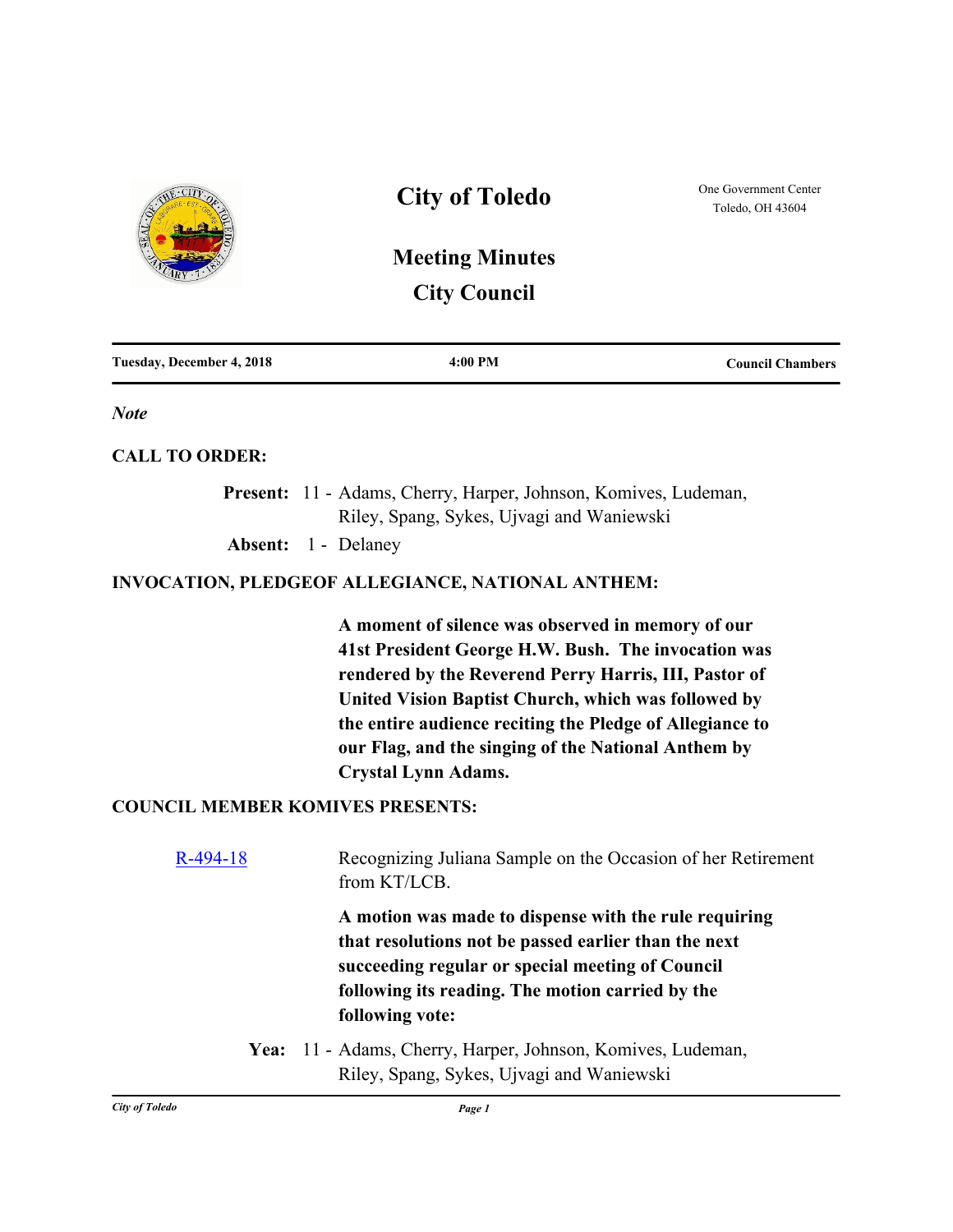| <b>City Council</b> | <b>Meeting Minutes</b>                                                                                                                                                                                                                          | <b>December 4, 2018</b> |
|---------------------|-------------------------------------------------------------------------------------------------------------------------------------------------------------------------------------------------------------------------------------------------|-------------------------|
|                     | A motion was made by Council Member Cherry to<br>adopt the Resolution. The motion carried by the<br>following vote:                                                                                                                             |                         |
|                     | Yea: 11 - Adams, Cherry, Harper, Johnson, Komives, Ludeman,<br>Riley, Spang, Sykes, Ujvagi and Waniewski                                                                                                                                        |                         |
|                     | APPOINTMENTS FROM THE OFFICE OF THE MAYOR:                                                                                                                                                                                                      |                         |
| A-495-18            | Appointments - Records Commission                                                                                                                                                                                                               |                         |
| <u>Attachments:</u> | <b>Records Commission</b>                                                                                                                                                                                                                       |                         |
|                     | A motion was made by Council Member Cherry to<br>confirm the Appointment. The motion carried by the<br>following vote:                                                                                                                          |                         |
| Yea:                | 11 - Adams, Cherry, Harper, Johnson, Komives, Ludeman,<br>Riley, Spang, Sykes, Ujvagi and Waniewski                                                                                                                                             |                         |
| A-496-18            | Appointments - Utility Appeals Board                                                                                                                                                                                                            |                         |
| <u>Attachments:</u> | <b>Utility Appeals Board</b>                                                                                                                                                                                                                    |                         |
|                     | A motion was made by Council Member Cherry to<br>confirm the Appointment. The motion carried by the<br>following vote:                                                                                                                          |                         |
|                     | Yea: 11 - Adams, Cherry, Harper, Johnson, Komives, Ludeman,<br>Riley, Spang, Sykes, Ujvagi and Waniewski                                                                                                                                        |                         |
| <b>PRESENT:</b>     | <b>COUNCIL PRESIDENT CHERRY AND THE MEMBERS OF CITY COUNCIL</b>                                                                                                                                                                                 |                         |
| $O-497-18$          | Providing for the submission to the electors of the City of<br>Toledo at a special election on February 26, 2019, an<br>amendment to the Charter of the City of Toledo for the<br>purpose of adding a new Section to the Charter entitled "Lake |                         |

Erie Bill of Rights"; and declaring an emergency.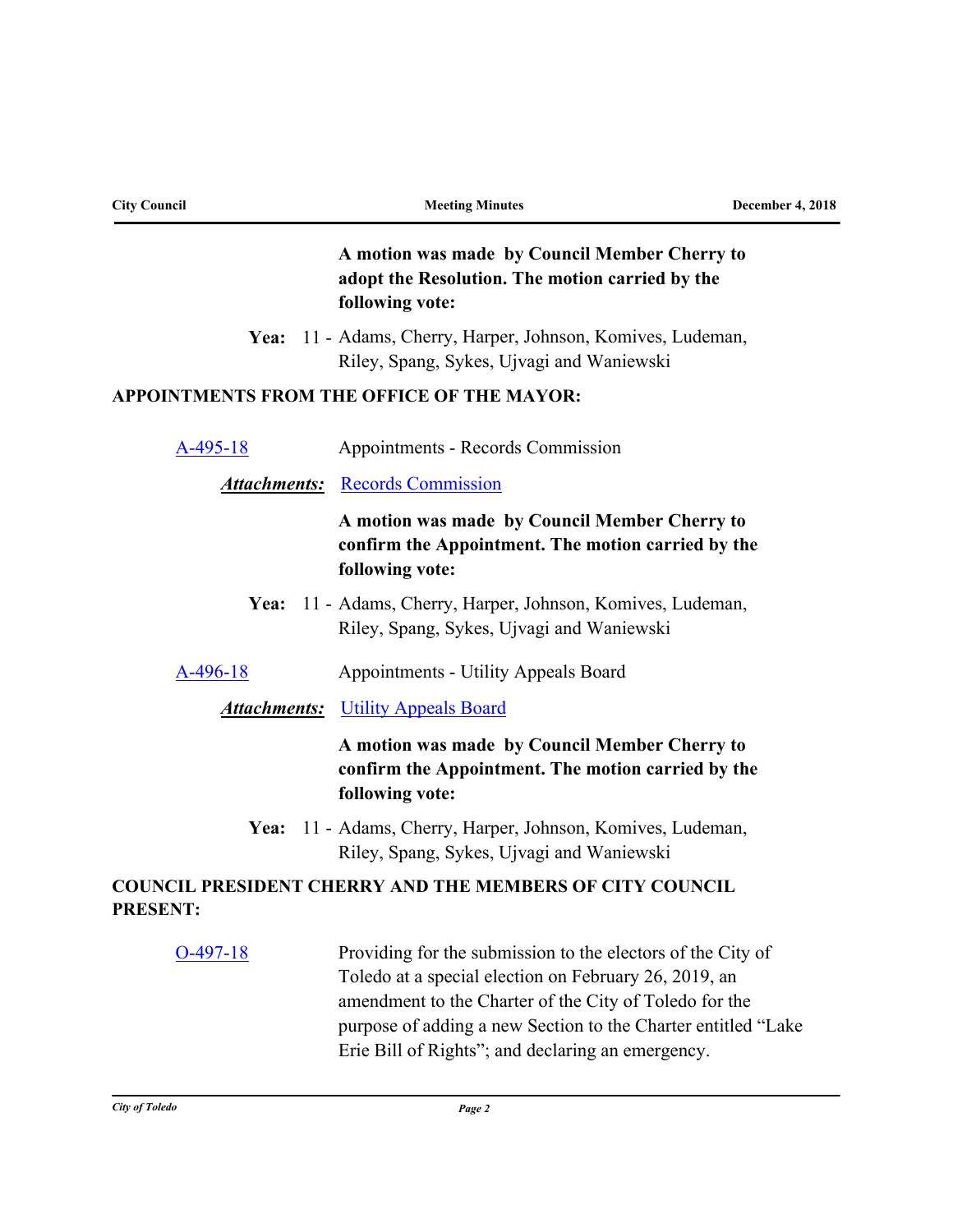|                              | A motion was made to dispense with the rule requiring<br>that ordinances not be passed earlier than the next<br>succeeding regular or special meeting of Council<br>following its reading. The motion carried by the<br>following vote:                            |
|------------------------------|--------------------------------------------------------------------------------------------------------------------------------------------------------------------------------------------------------------------------------------------------------------------|
|                              | Yea: 11 - Adams, Cherry, Harper, Johnson, Komives, Ludeman,<br>Riley, Spang, Sykes, Ujvagi and Waniewski                                                                                                                                                           |
|                              | A motion was made to declare the Ordinance an<br>emergency measure. The motion carried by the<br>following vote:                                                                                                                                                   |
| Yea:                         | 11 - Adams, Cherry, Harper, Johnson, Komives, Ludeman,<br>Riley, Spang, Sykes, Ujvagi and Waniewski                                                                                                                                                                |
|                              | A motion was made by Council Member Cherry to<br>pass the Ordinance. The motion carried by the<br>following vote:                                                                                                                                                  |
| Yea:                         | 11 - Adams, Cherry, Harper, Johnson, Komives, Ludeman,<br>Riley, Spang, Sykes, Ujvagi and Waniewski                                                                                                                                                                |
| <b>SECOND READING ITEMS:</b> |                                                                                                                                                                                                                                                                    |
| $O-476-18$                   | Repealing Chapter 1307 (Fees), of the Toledo Municipal Code;<br>enacting a new Chapter 1307 (Fees); and declaring an<br>emergency.                                                                                                                                 |
|                              | <b>Attachments:</b> Fee Comparison                                                                                                                                                                                                                                 |
|                              | A motion was made by Council Member Adams to<br>amend the proposed ordinance by changing Sec.<br>1307.03(A) Plan Examination from \$100 to \$75 and<br>plan review additional resubmission from \$200 to<br>\$300; carried; v.v. The motion carried by a unanimous |
|                              | vote.<br>Yea: 11 - Adams, Cherry, Harper, Johnson, Komives, Ludeman,<br>Riley, Spang, Sykes, Ujvagi and Waniewski                                                                                                                                                  |
| <b>City of Toledo</b>        | Page 3                                                                                                                                                                                                                                                             |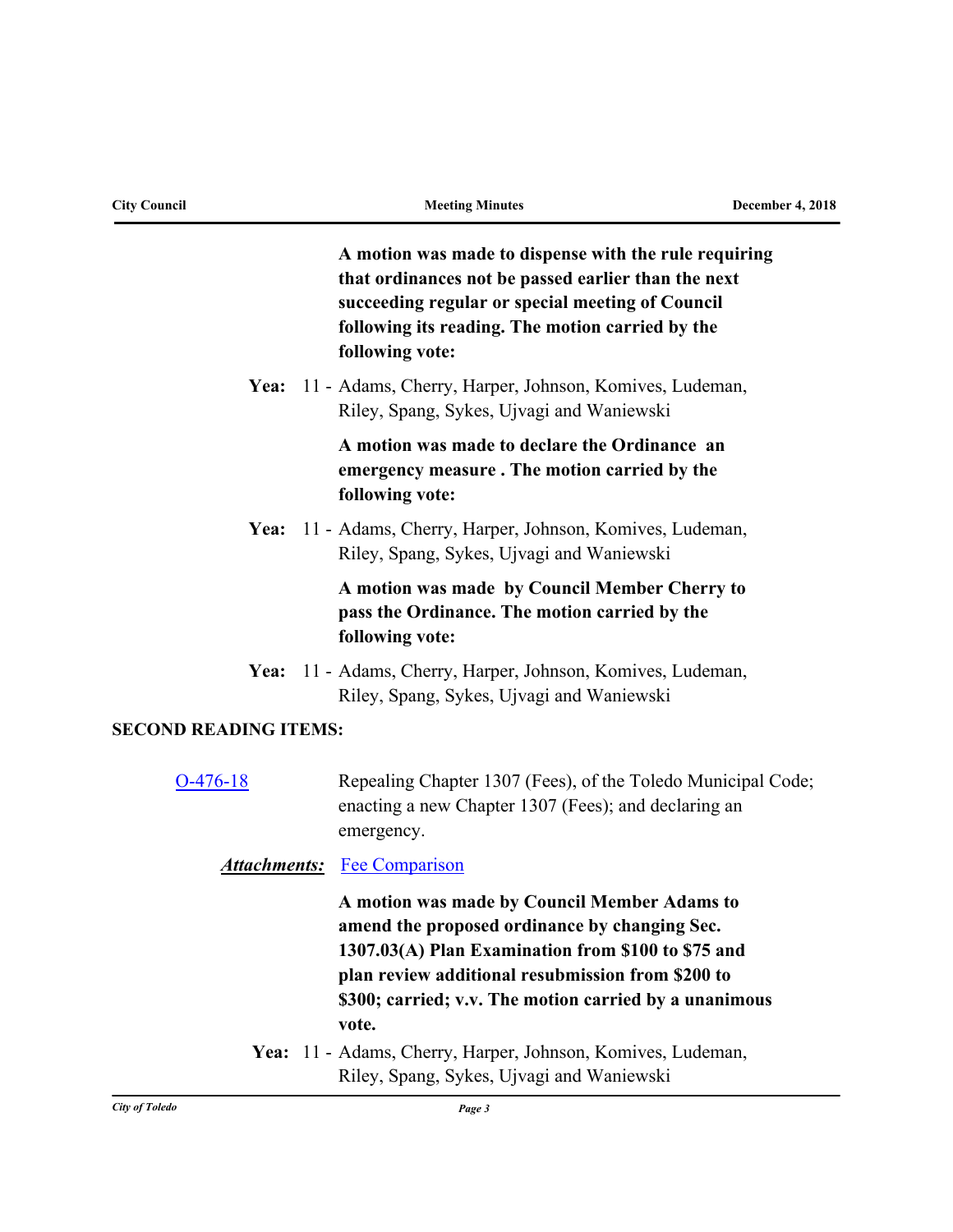| <b>City Council</b> | <b>Meeting Minutes</b>                                                                                                                                                                                                      | <b>December 4, 2018</b> |
|---------------------|-----------------------------------------------------------------------------------------------------------------------------------------------------------------------------------------------------------------------------|-------------------------|
|                     | A motion was made to declare the Ordinance an<br>emergency measure. The motion carried by the<br>following vote:                                                                                                            |                         |
|                     | Yea: 11 - Adams, Cherry, Harper, Johnson, Komives, Ludeman,<br>Riley, Spang, Sykes, Ujvagi and Waniewski                                                                                                                    |                         |
|                     | A motion was made by Council Member Adams to<br>pass the Ordinance. The motion carried by the<br>following vote:                                                                                                            |                         |
| Yea:                | 11 - Adams, Cherry, Harper, Johnson, Komives, Ludeman,<br>Riley, Spang, Sykes, Ujvagi and Waniewski                                                                                                                         |                         |
| $O-480-18$          | Changing the zoning maps attached to Part 11, Planning and<br>Zoning, Toledo Municipal Code, for the property located at<br>3319 Nebraska Avenue, in the City of Toledo, Lucas County,<br>Ohio; and declaring an emergency. |                         |
|                     | <b>Attachments:</b> Plan Commission Report                                                                                                                                                                                  |                         |
|                     | A motion was made to declare the Ordinance an<br>emergency measure. The motion carried by the<br>following vote:                                                                                                            |                         |
| Yea:                | 11 - Adams, Cherry, Harper, Johnson, Komives, Ludeman,<br>Riley, Spang, Sykes, Ujvagi and Waniewski                                                                                                                         |                         |
|                     | A motion was made by Council Member Adams to<br>pass the Ordinance. The motion carried by the<br>following vote:                                                                                                            |                         |
| Yea:                | 11 - Adams, Cherry, Harper, Johnson, Komives, Ludeman,<br>Riley, Spang, Sykes, Ujvagi and Waniewski                                                                                                                         |                         |
| $O-486-18$          | Authorizing the disappropriation of \$856,324 from the Capital<br>Improvement Fund; authorizing the appropriation of \$856,324<br>for the District Improvement Program; and declaring an<br>emergency.                      |                         |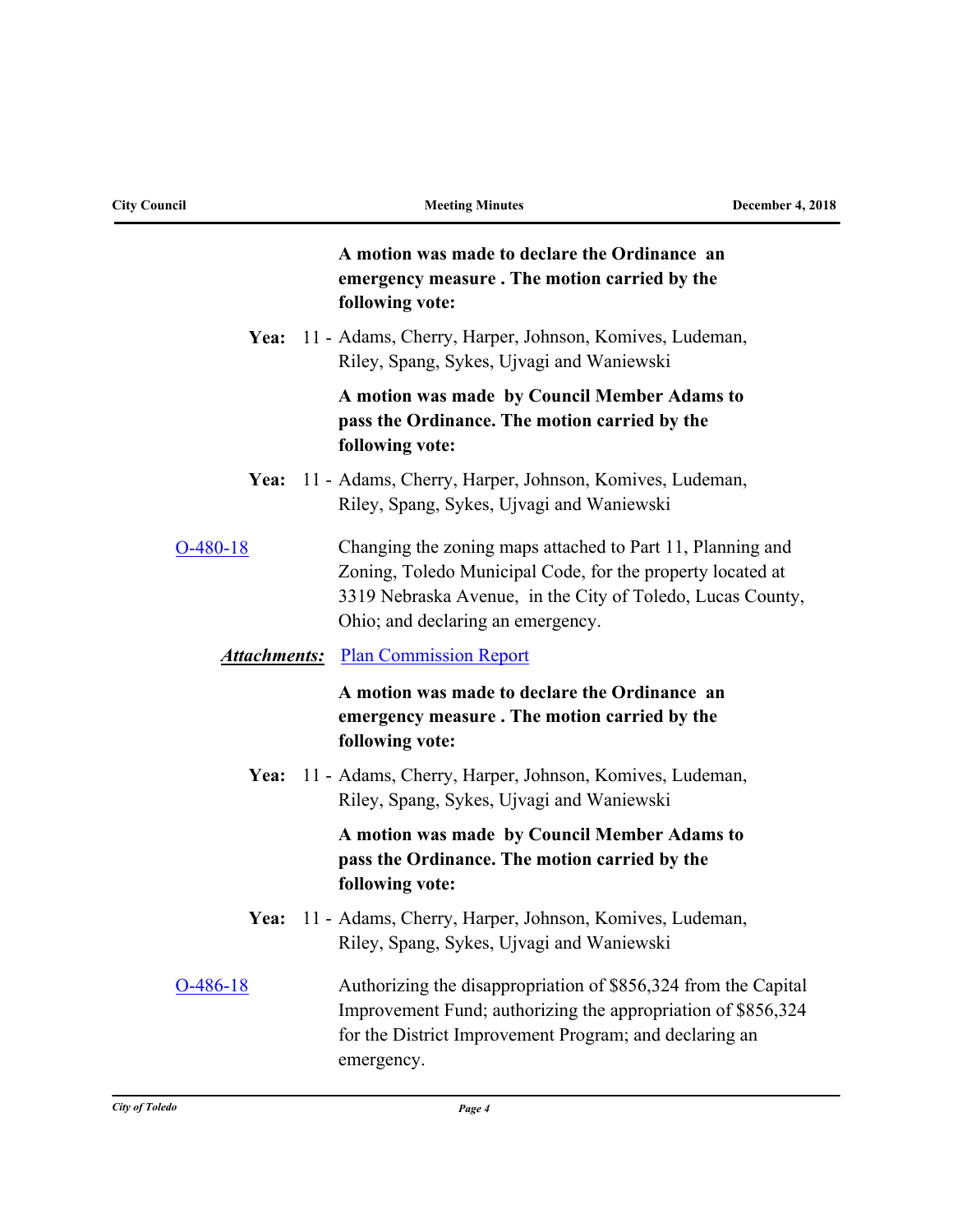| <b>City Council</b> | <b>Meeting Minutes</b>                                                                                                                                                                                                                                                                                  | <b>December 4, 2018</b> |
|---------------------|---------------------------------------------------------------------------------------------------------------------------------------------------------------------------------------------------------------------------------------------------------------------------------------------------------|-------------------------|
|                     | A motion was made to hold the Ordinance until<br>December 18, 2018. The motion carried by the<br>following vote:                                                                                                                                                                                        |                         |
|                     | Yea: 11 - Adams, Cherry, Harper, Johnson, Komives, Ludeman,<br>Riley, Spang, Sykes, Ujvagi and Waniewski                                                                                                                                                                                                |                         |
| $O-490-18$          | Authorizing the mayor to enter into a contract for citywide<br>seasonal, intern, temporary, and youth program supplemental<br>staffing services for two $(2)$ years with the option to renew for<br>up to one (1) additional year; authorizing the expenditure of<br>funds; and declaring an emergency. |                         |
|                     | A motion was made to declare the Ordinance an<br>emergency measure. The motion carried by the<br>following vote::                                                                                                                                                                                       |                         |
| Yea:                | 11 - Adams, Cherry, Harper, Johnson, Komives, Ludeman,<br>Riley, Spang, Sykes, Ujvagi and Waniewski                                                                                                                                                                                                     |                         |
|                     | A motion was made to pass the Ordinance. The<br>motion carried by the following vote:                                                                                                                                                                                                                   |                         |
| Yea:                | 11 - Adams, Cherry, Harper, Johnson, Komives, Ludeman,<br>Riley, Spang, Sykes, Ujvagi and Waniewski                                                                                                                                                                                                     |                         |
|                     | <b>COUNCIL MEMBERS KOMIVES AND HARPER PRESENT:</b>                                                                                                                                                                                                                                                      |                         |
| $O-498-18$          | Repealing Toledo Municipal Code Chapter 554 "Discrimination<br>Prohibited"; creating new Chapter 554 "Discrimination<br>Prohibited".                                                                                                                                                                    |                         |
|                     | <b>Attachments:</b> Red-line version                                                                                                                                                                                                                                                                    |                         |
|                     | A motion was made to refer the Ordinance. The<br>motion carried by the following vote:                                                                                                                                                                                                                  |                         |
| Yea:                | 11 - Adams, Cherry, Harper, Johnson, Komives, Ludeman,<br>Riley, Spang, Sykes, Ujvagi and Waniewski                                                                                                                                                                                                     |                         |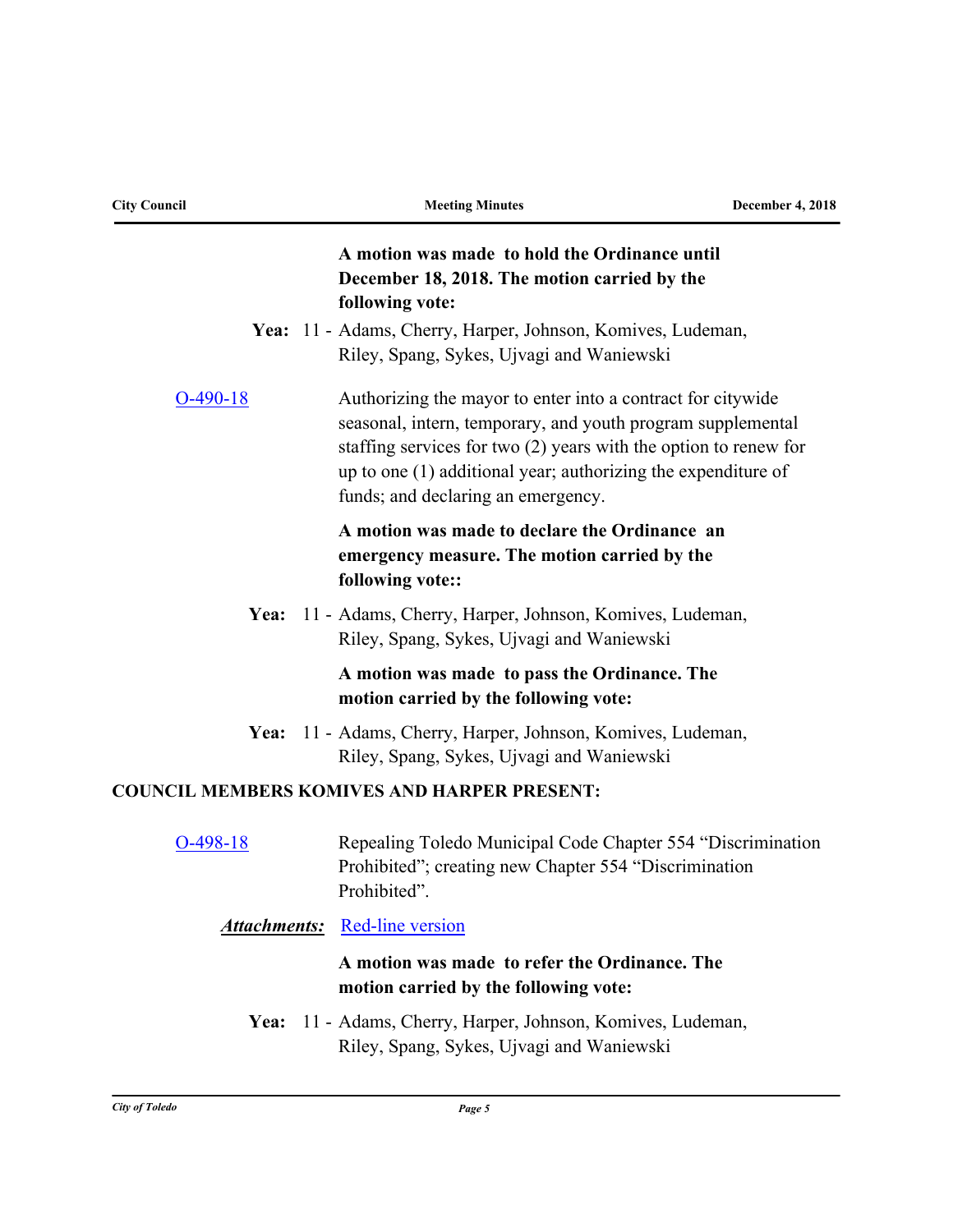| <b>City Council</b> | <b>Meeting Minutes</b>                                                                                                                                                                                                                         | <b>December 4, 2018</b> |
|---------------------|------------------------------------------------------------------------------------------------------------------------------------------------------------------------------------------------------------------------------------------------|-------------------------|
| $R-499-18$          | Encouraging the Ohio General Assembly to drop their<br>consideration of changes to personal protection laws known as<br>"Stand Your Ground," as introduced in House Bill 228; and<br>declaring an emergency.                                   |                         |
|                     | A motion was made to dispense with the rule requiring<br>that ordinances not be passed earlier than the next<br>succeeding regular or special meeting of Council<br>following its reading. The motion carried by the<br>following vote:        |                         |
| Yea:                | 11 - Adams, Cherry, Harper, Johnson, Komives, Ludeman,<br>Riley, Spang, Sykes, Ujvagi and Waniewski                                                                                                                                            |                         |
|                     | A motion was made to declare the Ordinance an<br>emergency measure. The motion carried by the<br>following vote:                                                                                                                               |                         |
| Yea:                | 11 - Adams, Cherry, Harper, Johnson, Komives, Ludeman,<br>Riley, Spang, Sykes, Ujvagi and Waniewski                                                                                                                                            |                         |
|                     | A motion was made to pass the Resolution. The<br>motion carried by the following vote:                                                                                                                                                         |                         |
| Yea:                | 9 - Adams, Cherry, Harper, Johnson, Komives, Riley, Spang,<br>Sykes and Ujvagi                                                                                                                                                                 |                         |
| Nay:                | 2 - Ludeman and Waniewski                                                                                                                                                                                                                      |                         |
|                     | <b>COUNCIL MEMBERS LUDEMAN AND HARPER PRESENT:</b>                                                                                                                                                                                             |                         |
| $O-500-18$          | Repealing Chapter 378 of the Toledo Municipal Code, Golf<br>Carts and Low Speed Vehicles, and enacting new Chapter 378,<br>Operation of Under-Speed Vehicles, Utility Vehicles and<br>Mini-Trucks on City Streets; and declaring an emergency. |                         |
| <b>Attachments:</b> | <b>OWE</b> and Downtown map<br>Point Place map                                                                                                                                                                                                 |                         |

## **The motion was made that this Ordinance receive first**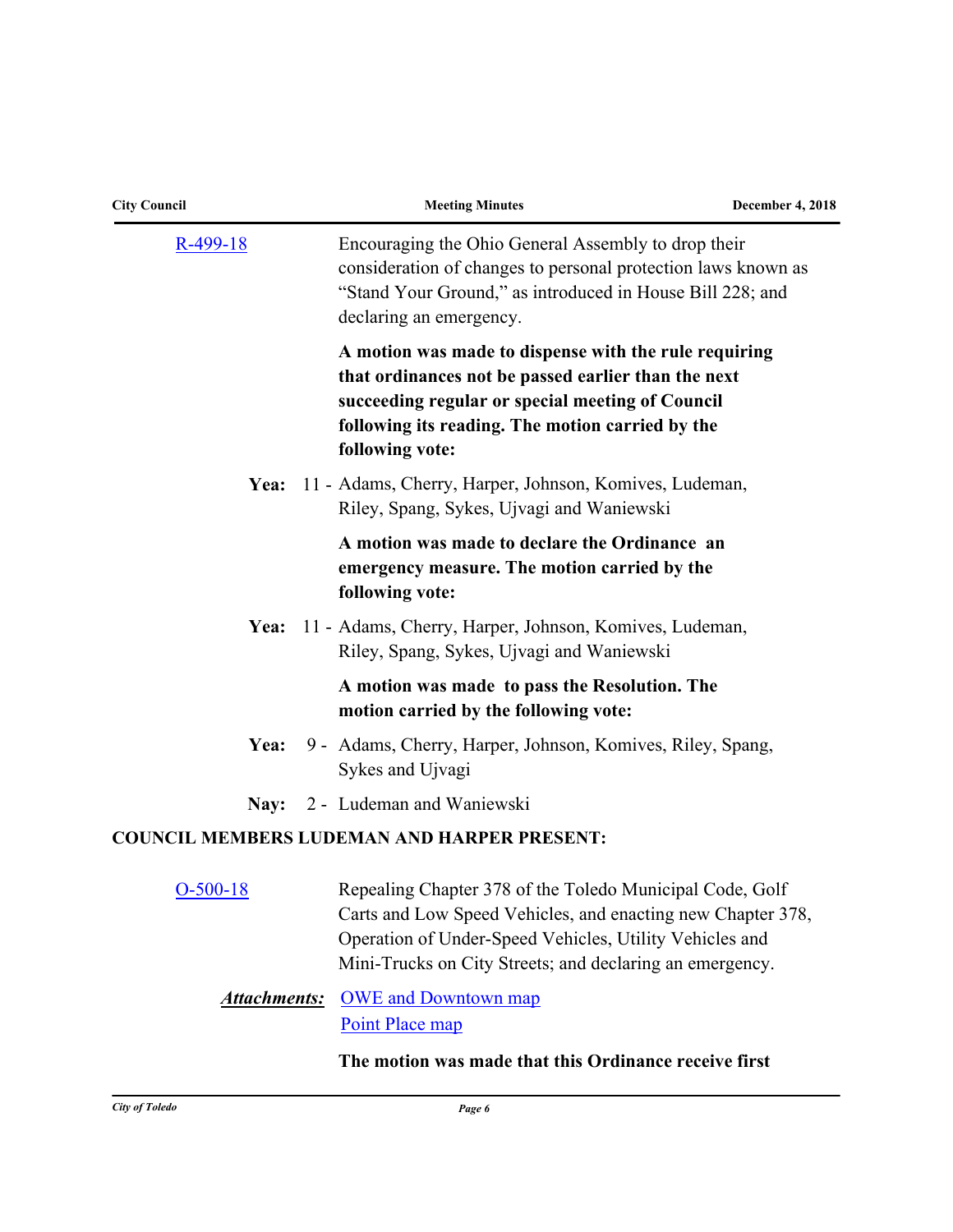| <b>City Council</b>         | <b>Meeting Minutes</b>                                                                                                                                                                                                                  | <b>December 4, 2018</b> |
|-----------------------------|-----------------------------------------------------------------------------------------------------------------------------------------------------------------------------------------------------------------------------------------|-------------------------|
|                             | reading. The motion carried by the following vote:                                                                                                                                                                                      |                         |
| Yea:                        | 11 - Adams, Cherry, Harper, Johnson, Komives, Ludeman,<br>Riley, Spang, Sykes, Ujvagi and Waniewski                                                                                                                                     |                         |
| <b>OFFICE OF THE MAYOR:</b> |                                                                                                                                                                                                                                         |                         |
| $O-501-18$                  | Authorizing the expenditure of \$50,000 from the General Fund<br>for a contribution to the Toledo Chamber Foundation for a<br>talent alignment strategy program; and declaring an emergency.                                            |                         |
|                             | A motion was made to dispense with the rule requiring<br>that ordinances not be passed earlier than the next<br>succeeding regular or special meeting of Council<br>following its reading. The motion carried by the<br>following vote: |                         |
| Yea:                        | 11 - Adams, Cherry, Harper, Johnson, Komives, Ludeman,<br>Riley, Spang, Sykes, Ujvagi and Waniewski                                                                                                                                     |                         |
|                             | A motion was made to declare the Ordinance an<br>emergency measure. The motion carried by the<br>following vote:                                                                                                                        |                         |
|                             | Yea: 11 - Adams, Cherry, Harper, Johnson, Komives, Ludeman,<br>Riley, Spang, Sykes, Ujvagi and Waniewski                                                                                                                                |                         |
|                             | A motion was made by Council Member Adams to<br>pass the Ordinance. The motion carried by the<br>following vote:                                                                                                                        |                         |
|                             | Yea: 10 - Adams, Cherry, Harper, Johnson, Komives, Ludeman,<br>Riley, Spang, Ujvagi and Waniewski                                                                                                                                       |                         |
| Nay:                        | 1 - Sykes                                                                                                                                                                                                                               |                         |
| $O-502-18$                  | Authorizing the expenditure of \$25,000 from the General Fund<br>as a contribution to the Promedica Concert Series program; and<br>declaring an emergency.                                                                              |                         |
|                             | A motion was made to dispense with the rule requiring                                                                                                                                                                                   |                         |
| <b>City of Toledo</b>       | Page 7                                                                                                                                                                                                                                  |                         |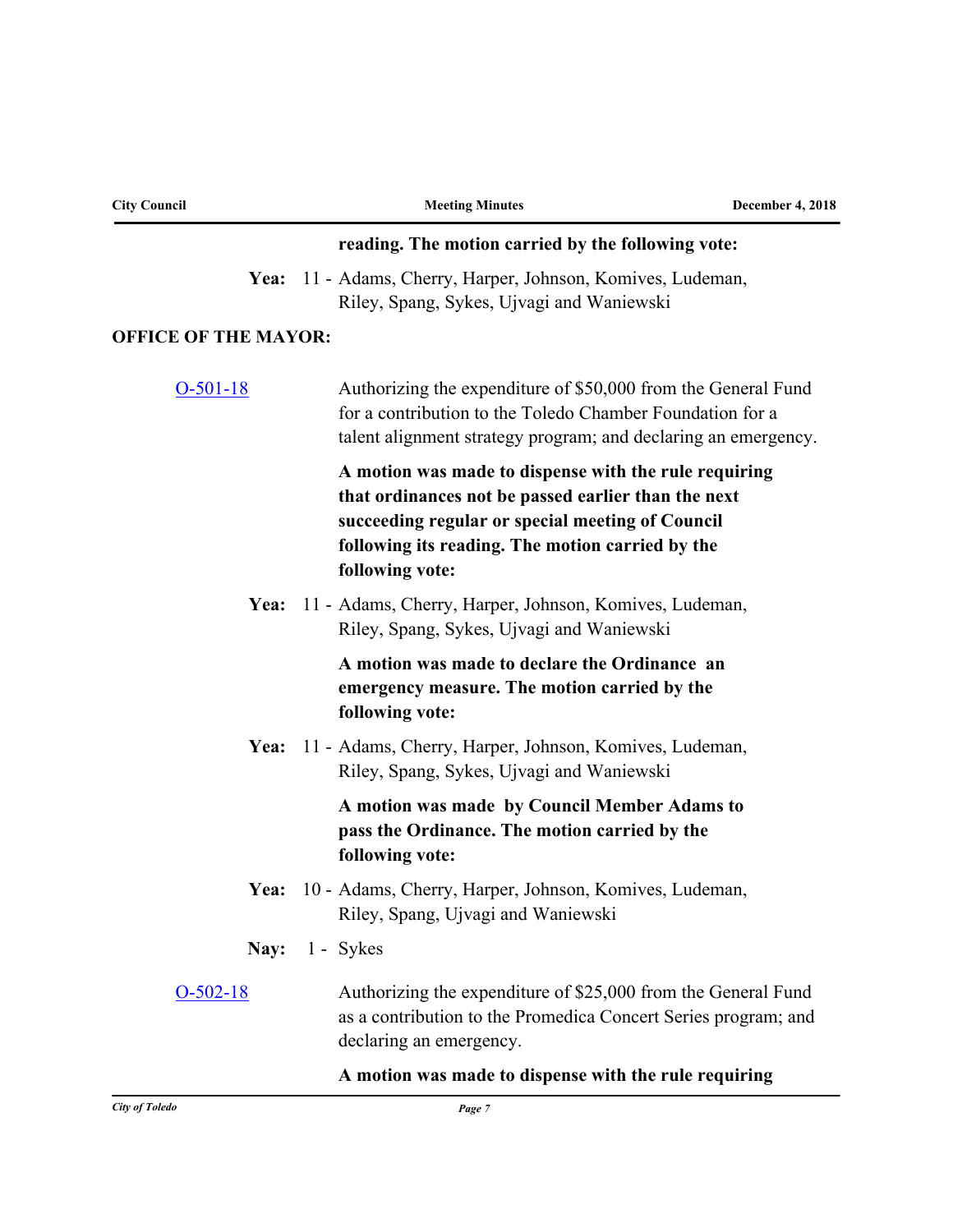| <b>City Council</b> | <b>Meeting Minutes</b>                                                                                                                                                                                                                  | <b>December 4, 2018</b> |
|---------------------|-----------------------------------------------------------------------------------------------------------------------------------------------------------------------------------------------------------------------------------------|-------------------------|
|                     | that ordinances not be passed earlier than the next<br>succeeding regular or special meeting of Council<br>following its reading. The motion carried by the<br>following vote:                                                          |                         |
| Yea:                | 11 - Adams, Cherry, Harper, Johnson, Komives, Ludeman,<br>Riley, Spang, Sykes, Ujvagi and Waniewski                                                                                                                                     |                         |
|                     | A motion was made to declare the Ordinance an<br>emergency measure. The motion carried by the<br>following vote:                                                                                                                        |                         |
|                     | Yea: 11 - Adams, Cherry, Harper, Johnson, Komives, Ludeman,<br>Riley, Spang, Sykes, Ujvagi and Waniewski                                                                                                                                |                         |
|                     | A motion was made to pass the Ordinance. The<br>motion carried by the following vote:                                                                                                                                                   |                         |
| Yea:                | 10 - Adams, Cherry, Harper, Johnson, Komives, Ludeman,<br>Riley, Spang, Sykes and Ujvagi                                                                                                                                                |                         |
| Nay:                | 1 - Waniewski                                                                                                                                                                                                                           |                         |
| $O-503-18$          | Authorizing the expenditure of \$20,000 from the General Fund<br>for a contribution to the Black and Brown Coalition; and<br>declaring an emergency.                                                                                    |                         |
|                     | A motion was made to dispense with the rule requiring<br>that ordinances not be passed earlier than the next<br>succeeding regular or special meeting of Council<br>following its reading. The motion carried by the<br>following vote: |                         |
| Yea:                | 11 - Adams, Cherry, Harper, Johnson, Komives, Ludeman,<br>Riley, Spang, Sykes, Ujvagi and Waniewski                                                                                                                                     |                         |
|                     | A motion was made to declare the Ordinance an<br>emergency measure. The motion carried by the<br>following vote:                                                                                                                        |                         |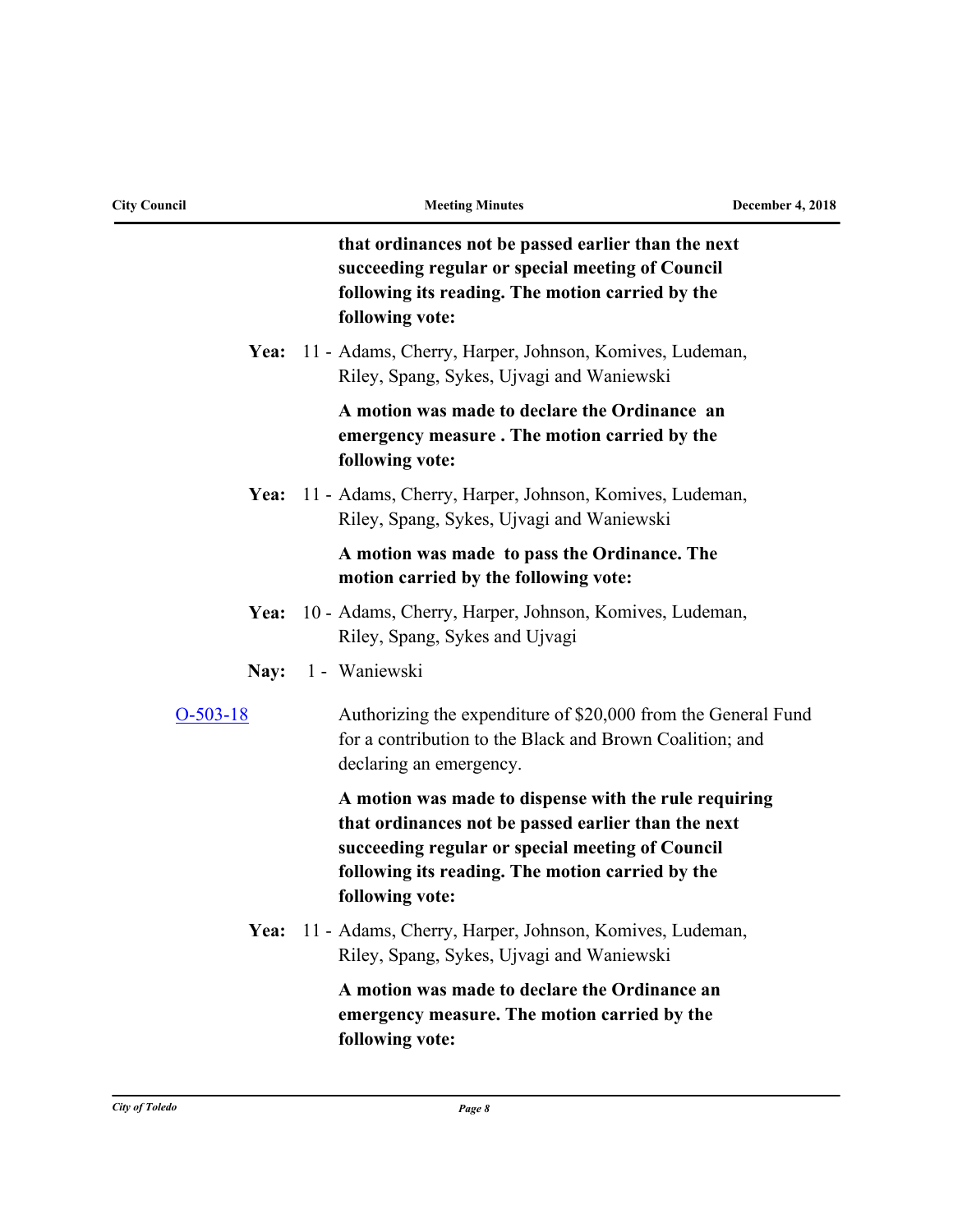| <b>City Council</b>       | <b>Meeting Minutes</b>                                                                                                                                                                                                                                                                                       | <b>December 4, 2018</b> |
|---------------------------|--------------------------------------------------------------------------------------------------------------------------------------------------------------------------------------------------------------------------------------------------------------------------------------------------------------|-------------------------|
|                           | Yea: 11 - Adams, Cherry, Harper, Johnson, Komives, Ludeman,<br>Riley, Spang, Sykes, Ujvagi and Waniewski                                                                                                                                                                                                     |                         |
|                           | A motion was made to pass the Ordinance. The<br>motion carried by the following vote:                                                                                                                                                                                                                        |                         |
| Yea:                      | 10 - Adams, Cherry, Harper, Johnson, Komives, Ludeman,<br>Riley, Spang, Sykes and Ujvagi                                                                                                                                                                                                                     |                         |
| Nay:                      | 1 - Waniewski                                                                                                                                                                                                                                                                                                |                         |
| <b>DEPARTMENT OF LAW:</b> |                                                                                                                                                                                                                                                                                                              |                         |
| $O-504-18$                | Authorizing the expenditure of an amount not to exceed<br>\$275,000 to the Lucas County Board of Elections as payment<br>for the expenses of a special election to be held on February 26,<br>2019 related to the submission to the electors of a proposed<br>charter amendment; and declaring an emergency. |                         |
|                           | A motion was made to dispense with the rule requiring<br>that ordinances not be passed earlier than the next<br>succeeding regular or special meeting of Council<br>following its reading. The motion carried by the<br>following vote:                                                                      |                         |
| Yea:                      | 11 - Adams, Cherry, Harper, Johnson, Komives, Ludeman,<br>Riley, Spang, Sykes, Ujvagi and Waniewski                                                                                                                                                                                                          |                         |
|                           | A motion was made to declare the Ordinance an<br>emergency measure. The motion carried by the<br>following vote:                                                                                                                                                                                             |                         |
| Yea:                      | 11 - Adams, Cherry, Harper, Johnson, Komives, Ludeman,<br>Riley, Spang, Sykes, Ujvagi and Waniewski                                                                                                                                                                                                          |                         |
|                           | A motion was made to pass the Ordinance. The<br>motion carried by the following vote:                                                                                                                                                                                                                        |                         |
| Yea:                      | 11 - Adams, Cherry, Harper, Johnson, Komives, Ludeman,<br>Riley, Spang, Sykes, Ujvagi and Waniewski                                                                                                                                                                                                          |                         |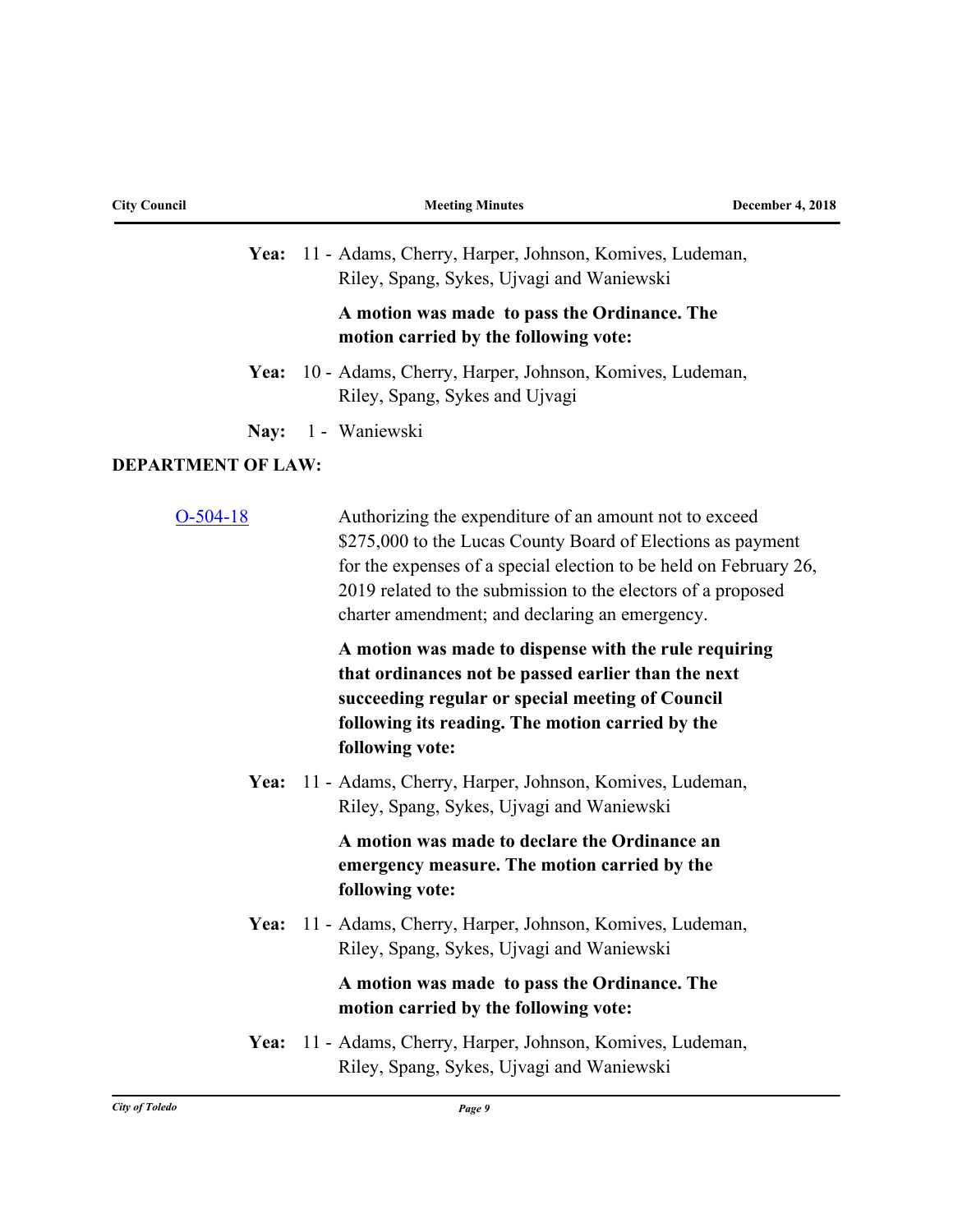| <b>City Council</b> | <b>Meeting Minutes</b>                                                                                                                                                                                                                                                                                                            | <b>December 4, 2018</b> |
|---------------------|-----------------------------------------------------------------------------------------------------------------------------------------------------------------------------------------------------------------------------------------------------------------------------------------------------------------------------------|-------------------------|
| $O-505-18$          | Authorizing the Mayor to execute and deliver needed<br>instruments for the granting of an easement and right of access<br>to TLC Properties, Inc., on a portion of city-owned real<br>property located underneath the I-75 bridge on the northern<br>bank of the Maumee River, Toledo, Ohio 43609; and declaring<br>an emergency. |                         |
|                     | A motion was made to dispense with the rule requiring<br>that ordinances not be passed earlier than the next<br>succeeding regular or special meeting of Council<br>following its reading. The motion carried by the<br>following vote:                                                                                           |                         |
| Yea:                | 11 - Adams, Cherry, Harper, Johnson, Komives, Ludeman,<br>Riley, Spang, Sykes, Ujvagi and Waniewski                                                                                                                                                                                                                               |                         |
|                     | A motion was made to declare the Ordinance an<br>emergency measure. The motion carried by the<br>following vote:                                                                                                                                                                                                                  |                         |
| Yea:                | 11 - Adams, Cherry, Harper, Johnson, Komives, Ludeman,<br>Riley, Spang, Sykes, Ujvagi and Waniewski                                                                                                                                                                                                                               |                         |
|                     | A motion was made by Council Member Adams to<br>pass the Ordinance. The motion carried by the<br>following vote:                                                                                                                                                                                                                  |                         |
| Yea:                | 11 - Adams, Cherry, Harper, Johnson, Komives, Ludeman,<br>Riley, Spang, Sykes, Ujvagi and Waniewski                                                                                                                                                                                                                               |                         |
| $O-506-18$          | Authorizing the settlement of the claim of Robert S. Mish for<br>personal injuries for the sum of \$275,000 in settlement of the<br>claims of Plaintiff; authorizing the expenditure of \$275,000<br>from the Risk Management Fund; and declaring an emergency.                                                                   |                         |
|                     | A motion was made to dispense with the rule requiring<br>that ordinances not be passed earlier than the next<br>succeeding regular or special meeting of Council                                                                                                                                                                  |                         |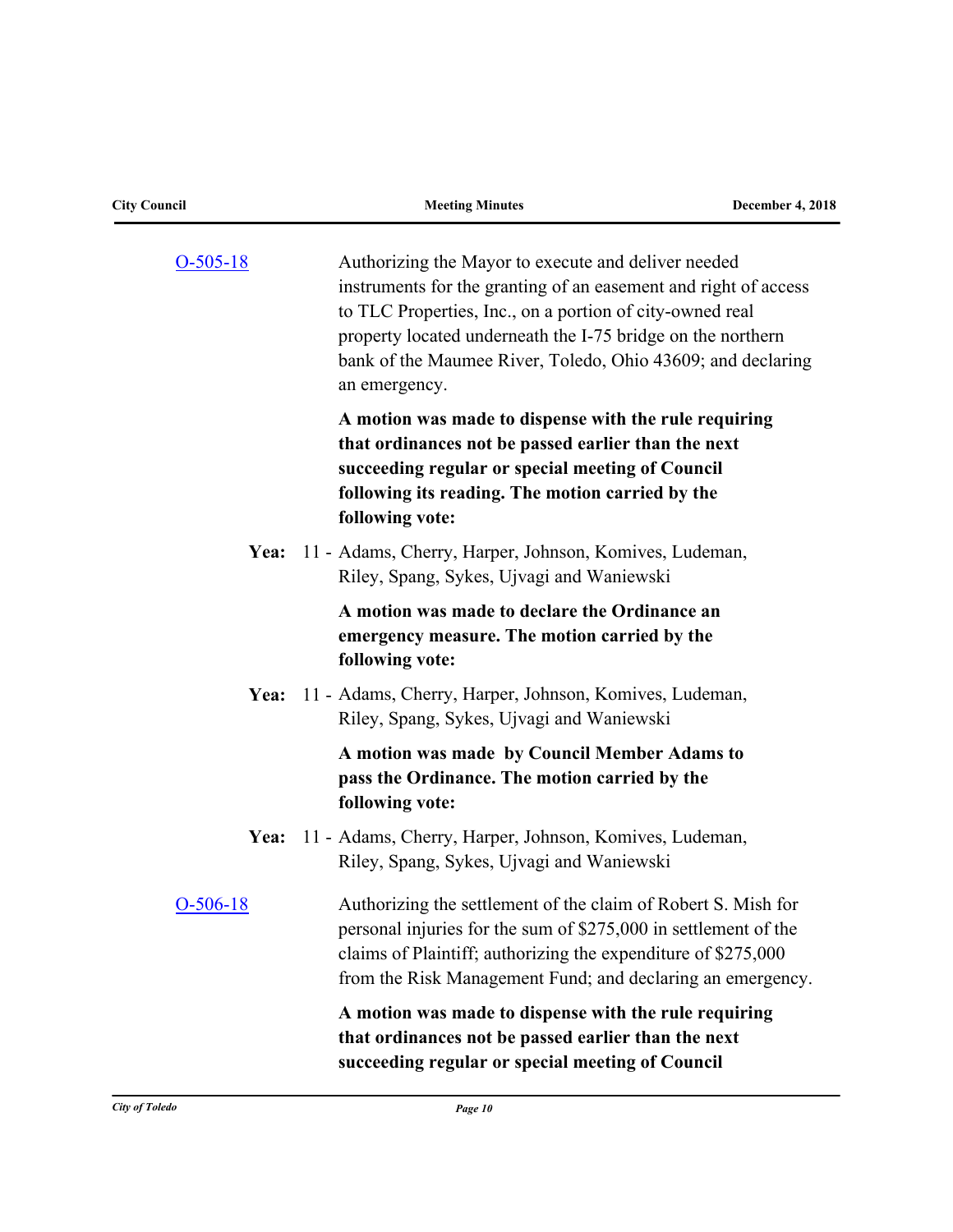| <b>City Council</b>                    | <b>Meeting Minutes</b>                                                                                                                                                                                                                                                                                                                                                                                                                                                                                                     | <b>December 4, 2018</b> |
|----------------------------------------|----------------------------------------------------------------------------------------------------------------------------------------------------------------------------------------------------------------------------------------------------------------------------------------------------------------------------------------------------------------------------------------------------------------------------------------------------------------------------------------------------------------------------|-------------------------|
|                                        | following its reading. The motion carried by the<br>following vote:                                                                                                                                                                                                                                                                                                                                                                                                                                                        |                         |
| <b>Yea:</b>                            | 11 - Adams, Cherry, Harper, Johnson, Komives, Ludeman,<br>Riley, Spang, Sykes, Ujvagi and Waniewski                                                                                                                                                                                                                                                                                                                                                                                                                        |                         |
|                                        | A motion was made to declare the Ordinance an<br>emergency measure. The motion carried by the<br>following vote:                                                                                                                                                                                                                                                                                                                                                                                                           |                         |
| Yea:                                   | 11 - Adams, Cherry, Harper, Johnson, Komives, Ludeman,<br>Riley, Spang, Sykes, Ujvagi and Waniewski                                                                                                                                                                                                                                                                                                                                                                                                                        |                         |
|                                        | A motion was made by Council Member Adams to<br>pass the Ordinance. The motion carried by the<br>following vote:                                                                                                                                                                                                                                                                                                                                                                                                           |                         |
|                                        | Yea: 11 - Adams, Cherry, Harper, Johnson, Komives, Ludeman,<br>Riley, Spang, Sykes, Ujvagi and Waniewski                                                                                                                                                                                                                                                                                                                                                                                                                   |                         |
| <b>DEPARTMENT OF PUBLIC UTILITIES:</b> |                                                                                                                                                                                                                                                                                                                                                                                                                                                                                                                            |                         |
| $O-507-18$                             | Approving the use of the Water Infrastructure Development<br>Fund (2% Water Fund) to pay the cost of installing such items<br>as a new water tap, water service line, curb stop, meter pit and<br>lawn hydrant for up to ten (10) community gardens at various<br>locations inside the City of Toledo upon the recommendation of<br>the Director of Public Utilities; appropriating and expending<br>\$20,000 from the unappropriated balance of the Water<br>Infrastructure Development Fund; and declaring an emergency. |                         |
|                                        | A motion was made to dispense with the rule requiring<br>that ordinances not be passed earlier than the next<br>succeeding regular or special meeting of Council<br>following its reading. The motion carried by the                                                                                                                                                                                                                                                                                                       |                         |

Yea: 11 - Adams, Cherry, Harper, Johnson, Komives, Ludeman,

**following vote:**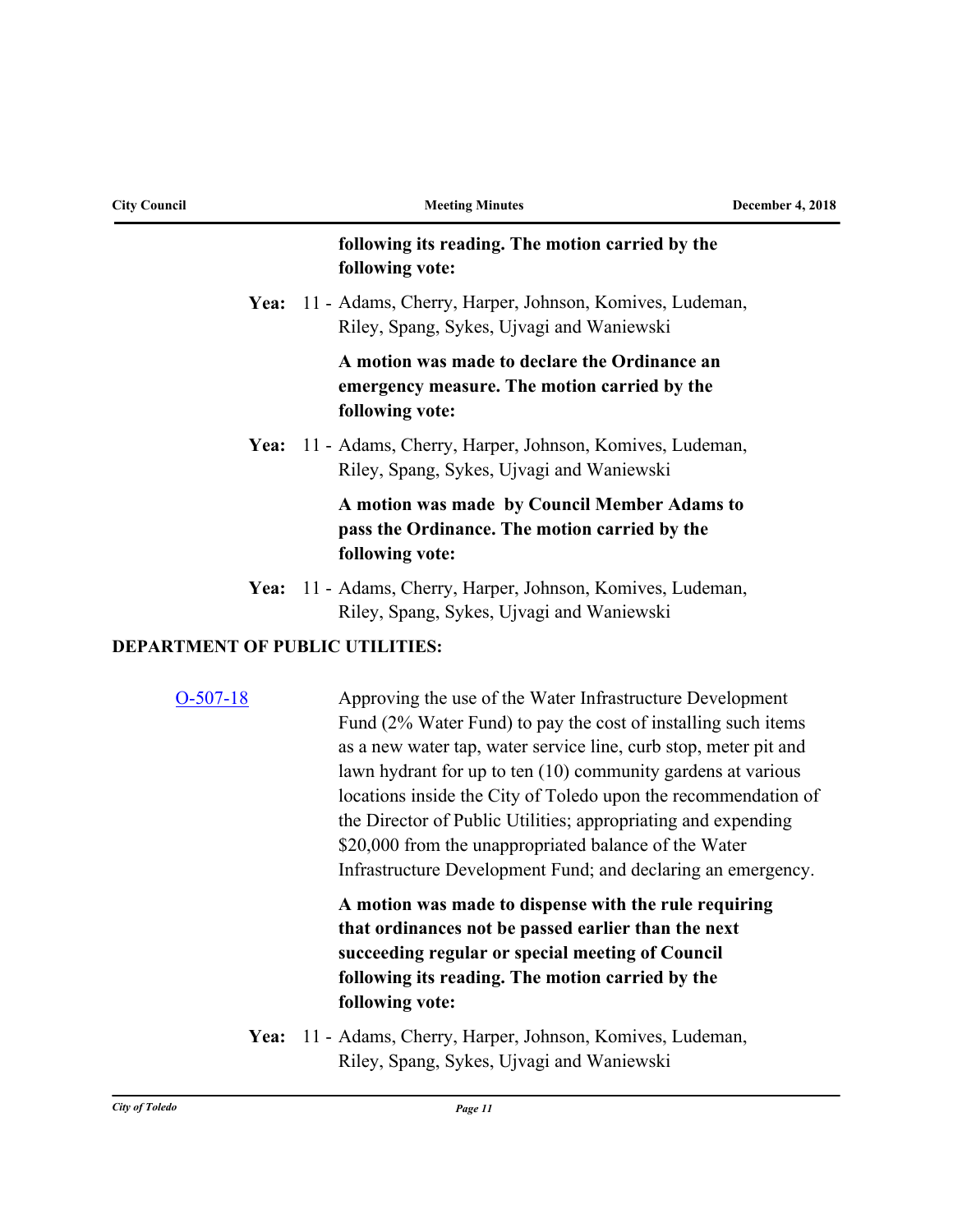|            | A motion was made to declare the Ordinance an<br>emergency measure. The motion carried by the<br>following vote:                                                                                                                                                                                                                                                                                                                                                                                                                                                                                                                                                                                                                                                                                                                                                                                                                      |
|------------|---------------------------------------------------------------------------------------------------------------------------------------------------------------------------------------------------------------------------------------------------------------------------------------------------------------------------------------------------------------------------------------------------------------------------------------------------------------------------------------------------------------------------------------------------------------------------------------------------------------------------------------------------------------------------------------------------------------------------------------------------------------------------------------------------------------------------------------------------------------------------------------------------------------------------------------|
| Yea:       | 11 - Adams, Cherry, Harper, Johnson, Komives, Ludeman,<br>Riley, Spang, Sykes, Ujvagi and Waniewski                                                                                                                                                                                                                                                                                                                                                                                                                                                                                                                                                                                                                                                                                                                                                                                                                                   |
|            | A motion was made by Council Member Adams to<br>pass the Ordinance. The motion carried by the<br>following vote:                                                                                                                                                                                                                                                                                                                                                                                                                                                                                                                                                                                                                                                                                                                                                                                                                      |
| Yea:       | 11 - Adams, Cherry, Harper, Johnson, Komives, Ludeman,<br>Riley, Spang, Sykes, Ujvagi and Waniewski                                                                                                                                                                                                                                                                                                                                                                                                                                                                                                                                                                                                                                                                                                                                                                                                                                   |
| $O-508-18$ | Authorizing the mayor to apply for, enter into a cooperative<br>agreements, and to accept, deposit, and appropriate loan<br>proceeds of up to \$28,000,000 from the Ohio Water<br>Development Authority (OWDA) into the Water Replacement<br>Fund; authorizing the expenditure of said loan proceeds on the<br>Basins 5 and 6 Improvements project; appropriating \$100,000<br>from the Water Replacement Fund for the payment of loan<br>administrative fees and miscellaneous project costs; authorizing<br>various adjustments and transfers of expenses to comply with<br>the loan agreements; authorizing a dedicated source for<br>repayment of said loans; authorizing the mayor to execute all<br>necessary documentation for said loans and all contracts related<br>to construction, professional services, contingencies, capitalized<br>interest, testing, permit and miscellaneous costs; and declaring<br>an emergency. |
|            | The motion was made that this Ordinance receive first<br>reading. The motion carried by the following vote:                                                                                                                                                                                                                                                                                                                                                                                                                                                                                                                                                                                                                                                                                                                                                                                                                           |
| Yea:       | 11 - Adams, Cherry, Harper, Johnson, Komives, Ludeman,<br>Riley, Spang, Sykes, Ujvagi and Waniewski                                                                                                                                                                                                                                                                                                                                                                                                                                                                                                                                                                                                                                                                                                                                                                                                                                   |
| $O-509-18$ | Authorizing the mayor to enter into and execute necessary<br>agreements with the Ohio Environmental Protection Agency                                                                                                                                                                                                                                                                                                                                                                                                                                                                                                                                                                                                                                                                                                                                                                                                                 |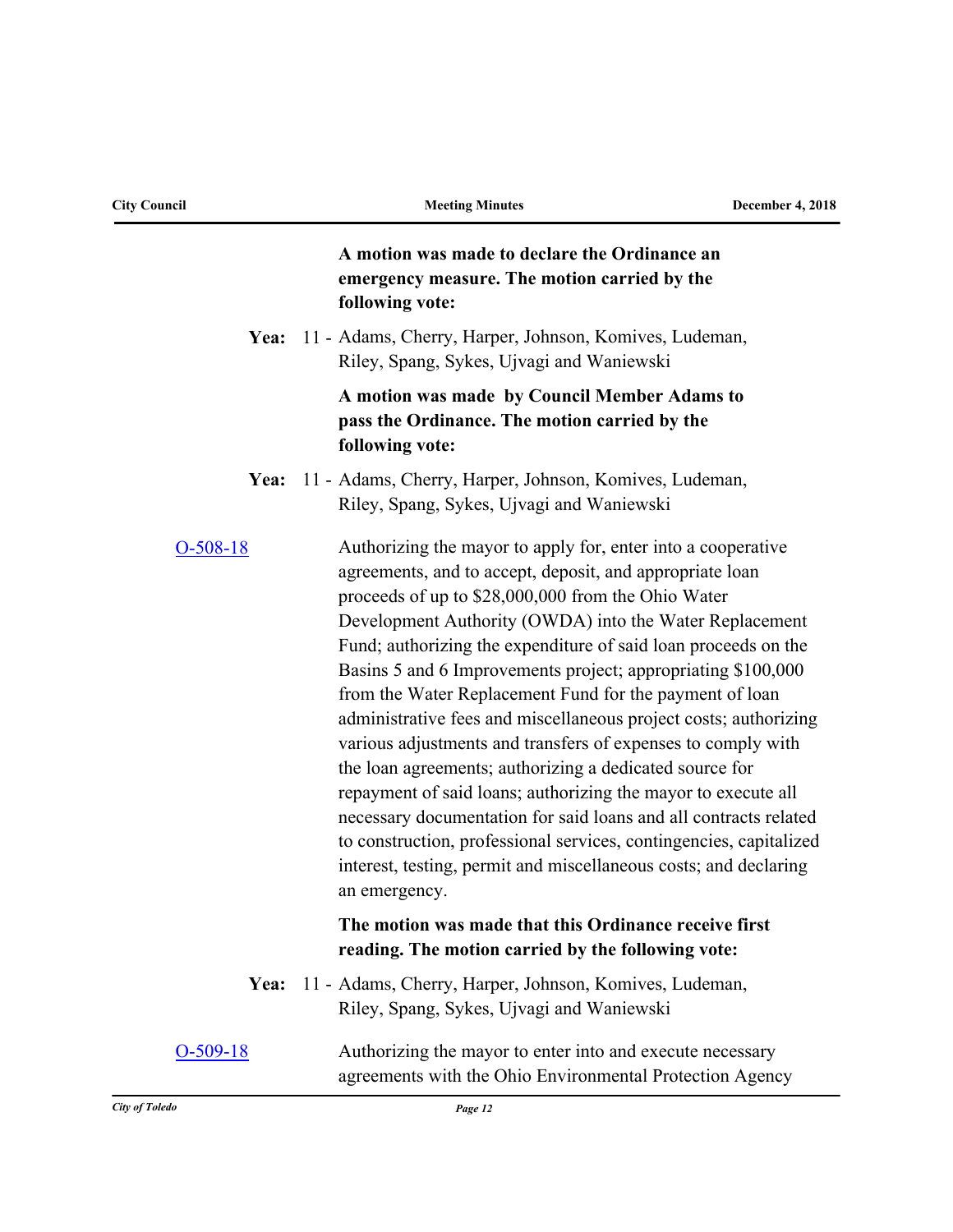| <b>City Council</b> | <b>Meeting Minutes</b>                                                                                                                                                                                                                                                                                                                                                                                                                                                                                                                                                                                                                                                                                                        | December 4, 2018 |
|---------------------|-------------------------------------------------------------------------------------------------------------------------------------------------------------------------------------------------------------------------------------------------------------------------------------------------------------------------------------------------------------------------------------------------------------------------------------------------------------------------------------------------------------------------------------------------------------------------------------------------------------------------------------------------------------------------------------------------------------------------------|------------------|
|                     | (OEPA) as granted through the Implementing Ohio's Domestic<br>Action Workplan (DAP) Grant; authorizing the mayor to accept<br>and deposit grant proceeds in the amount of \$179,400 into the<br>Operation Grant Fund; authorizing the appropriation and<br>expenditure of grant funds for the Delaware Creek Restoration<br>Project; authorizing appropriation of \$119,600 in match funds<br>from the Stormwater Utility Improvement Fund; authorizing the<br>mayor to execute necessary agreements in connection with the<br>grant; authorizing the mayor to accept bids and award contracts<br>for the purchase of services and other necessary items to carry<br>out the terms of this grant; and declaring an emergency. |                  |
|                     | A motion was made to dispense with the rule requiring<br>that ordinances not be passed earlier than the next<br>succeeding regular or special meeting of Council<br>following its reading. The motion carried by the<br>following vote:                                                                                                                                                                                                                                                                                                                                                                                                                                                                                       |                  |
| Yea:                | 11 - Adams, Cherry, Harper, Johnson, Komives, Ludeman,<br>Riley, Spang, Sykes, Ujvagi and Waniewski                                                                                                                                                                                                                                                                                                                                                                                                                                                                                                                                                                                                                           |                  |
|                     | A motion was made to declare the Ordinance an<br>emergency measure. The motion carried by the<br>following vote:                                                                                                                                                                                                                                                                                                                                                                                                                                                                                                                                                                                                              |                  |
|                     | Yea: 11 - Adams, Cherry, Harper, Johnson, Komives, Ludeman,<br>Riley, Spang, Sykes, Ujvagi and Waniewski                                                                                                                                                                                                                                                                                                                                                                                                                                                                                                                                                                                                                      |                  |
|                     | A motion was made by Council Member Adams to<br>pass the Ordinance. The motion carried by the<br>following vote:                                                                                                                                                                                                                                                                                                                                                                                                                                                                                                                                                                                                              |                  |
|                     | Yea: 11 - Adams, Cherry, Harper, Johnson, Komives, Ludeman,<br>Riley, Spang, Sykes, Ujvagi and Waniewski                                                                                                                                                                                                                                                                                                                                                                                                                                                                                                                                                                                                                      |                  |
|                     | <b>DEPARTMENT OF NEIGHBORHOOD &amp; BUSINESS DEVELOPMENT:</b>                                                                                                                                                                                                                                                                                                                                                                                                                                                                                                                                                                                                                                                                 |                  |
| $O-510-18$          | Declaring the improvement to certain real property to be a<br>public purpose; declaring such improvement to be exempt from                                                                                                                                                                                                                                                                                                                                                                                                                                                                                                                                                                                                    |                  |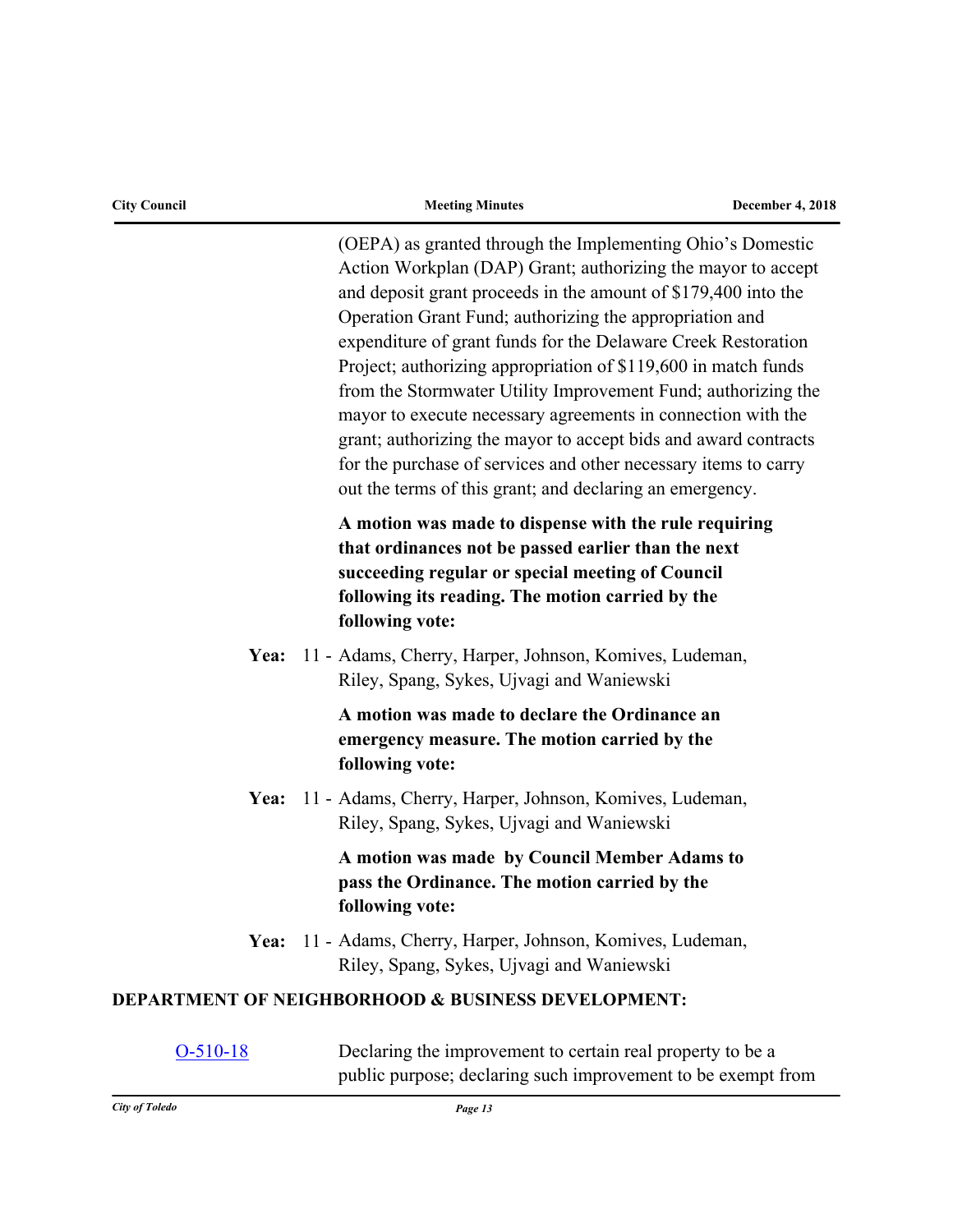| <b>City Council</b> | <b>Meeting Minutes</b>                                                                                                                                                                                                                                                                                                                                                                                                                                                                                                                       | <b>December 4, 2018</b> |
|---------------------|----------------------------------------------------------------------------------------------------------------------------------------------------------------------------------------------------------------------------------------------------------------------------------------------------------------------------------------------------------------------------------------------------------------------------------------------------------------------------------------------------------------------------------------------|-------------------------|
|                     | real property taxation; authorizing necessary agreements;<br>requiring the owners thereof to make service payments in lieu<br>of taxes; designating the public infrastructure improvements to<br>be made that will directly benefit the real property; and<br>establishing a municipal public improvement tax increment<br>equivalent fund for the deposit of service payments; and<br>declaring an emergency.                                                                                                                               |                         |
| <b>Sponsors:</b>    | Granata                                                                                                                                                                                                                                                                                                                                                                                                                                                                                                                                      |                         |
| <b>Attachments:</b> | <b>Exhibit A</b><br><b>Exhibit B</b>                                                                                                                                                                                                                                                                                                                                                                                                                                                                                                         |                         |
|                     | The motion was made that this Ordinance receive first<br>reading. The motion carried by the following vote:                                                                                                                                                                                                                                                                                                                                                                                                                                  |                         |
| Yea:                | 11 - Adams, Cherry, Harper, Johnson, Komives, Ludeman,<br>Riley, Spang, Sykes, Ujvagi and Waniewski                                                                                                                                                                                                                                                                                                                                                                                                                                          |                         |
| $O-511-18$          | Declaring the improvement to certain real property to be a<br>public purpose; declaring such improvement to be exempt from<br>real property taxation; authorizing necessary agreements;<br>requiring the owners thereof to make service payments in lieu<br>of taxes; designating the public infrastructure improvements to<br>be made that will directly benefit the real property; and<br>establishing a municipal public improvement tax increment<br>equivalent fund for the deposit of service payments; and<br>declaring an emergency. |                         |
| <u>Sponsors:</u>    | Granata                                                                                                                                                                                                                                                                                                                                                                                                                                                                                                                                      |                         |
| <b>Attachments:</b> | <b>Exhibit A</b><br><b>Exhibit B</b>                                                                                                                                                                                                                                                                                                                                                                                                                                                                                                         |                         |
|                     | The motion was made that this Ordinance receive first<br>reading. The motion carried by the following vote:                                                                                                                                                                                                                                                                                                                                                                                                                                  |                         |
| Yea:                | 11 - Adams, Cherry, Harper, Johnson, Komives, Ludeman,<br>Riley, Spang, Sykes, Ujvagi and Waniewski                                                                                                                                                                                                                                                                                                                                                                                                                                          |                         |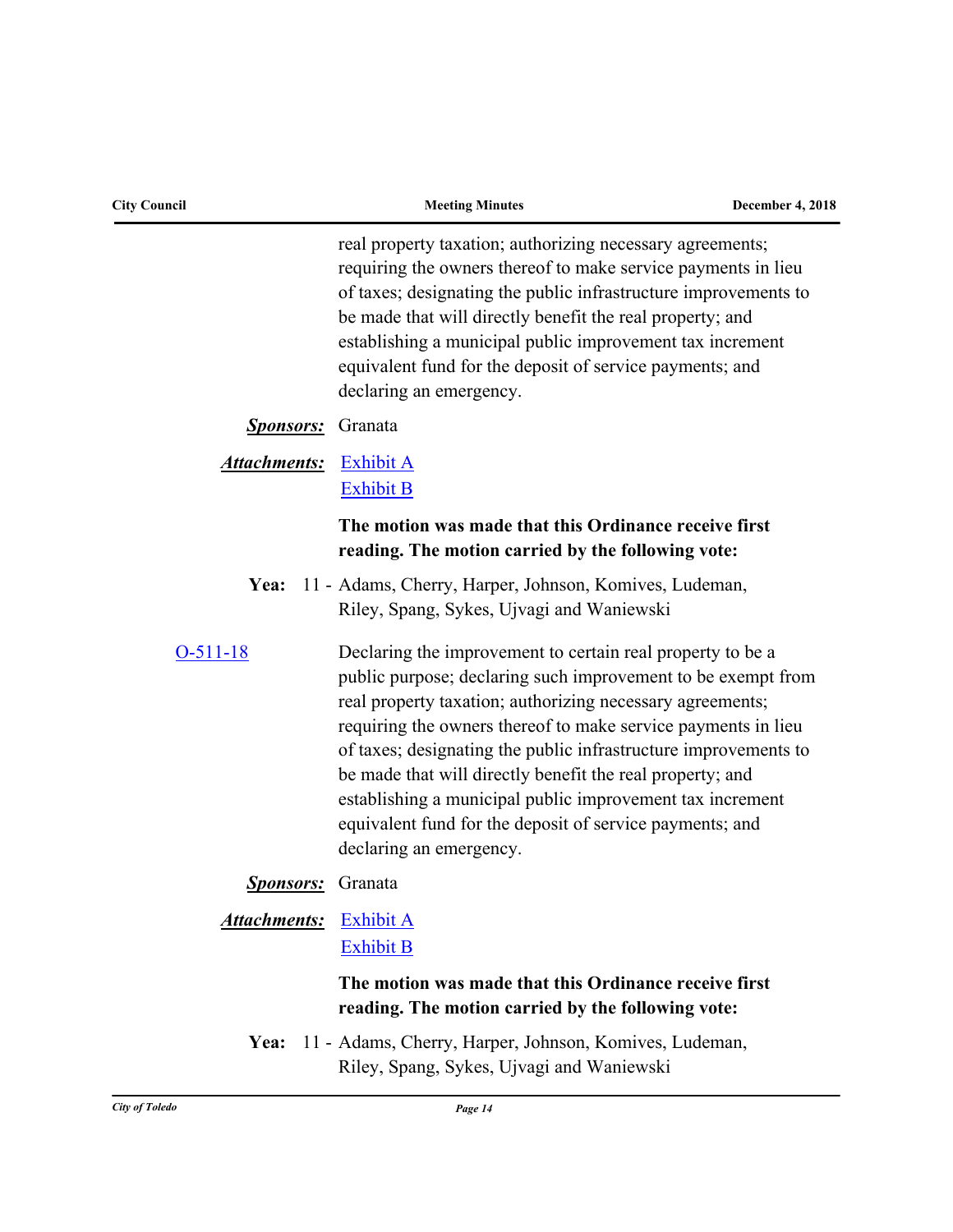| <b>City Council</b>                  | <b>Meeting Minutes</b>                                                                                                                                                                                                                                  | <b>December 4, 2018</b> |
|--------------------------------------|---------------------------------------------------------------------------------------------------------------------------------------------------------------------------------------------------------------------------------------------------------|-------------------------|
| $O-512-18$                           | Amending ORD. 210-18 to expand the scope of professional<br>services provided by SAFE built for the Division of Building<br>Inspection; and declaring an emergency.                                                                                     |                         |
|                                      | A motion was made to amend the Ordinance. The<br>motion carried by the following vote:                                                                                                                                                                  |                         |
| Yea:                                 | 11 - Adams, Cherry, Harper, Johnson, Komives, Ludeman,<br>Riley, Spang, Sykes, Ujvagi and Waniewski                                                                                                                                                     |                         |
|                                      | A motion was made to dispense with the rule requiring<br>that ordinances not be passed earlier than the next<br>succeeding regular or special meeting of Council<br>following its reading. The motion carried by the<br>following vote:                 |                         |
| Yea:                                 | 11 - Adams, Cherry, Harper, Johnson, Komives, Ludeman,<br>Riley, Spang, Sykes, Ujvagi and Waniewski                                                                                                                                                     |                         |
|                                      | A motion was made to declare the Ordinance an<br>emergency measure. The motion carried by the<br>following vote:                                                                                                                                        |                         |
| Yea:                                 | 11 - Adams, Cherry, Harper, Johnson, Komives, Ludeman,<br>Riley, Spang, Sykes, Ujvagi and Waniewski                                                                                                                                                     |                         |
|                                      | A motion was made to pass the Ordinance. The<br>motion carried by the following vote:                                                                                                                                                                   |                         |
| Yea:                                 | 11 - Adams, Cherry, Harper, Johnson, Komives, Ludeman,<br>Riley, Spang, Sykes, Ujvagi and Waniewski                                                                                                                                                     |                         |
| <b>DEPARTMENT OF PUBLIC SERVICE:</b> |                                                                                                                                                                                                                                                         |                         |
| $O-513-18$                           | Authorizing the Mayor to enter into the necessary contracts for<br>capital equipment; authorizing the expenditure of \$175,000<br>from the Expendable Demolition Trust Fund for the purchase<br>of one (1) used 2008 McCloskey 621RE Trommel Screen for |                         |

the Department of Public Service, Division of Streets, Bridges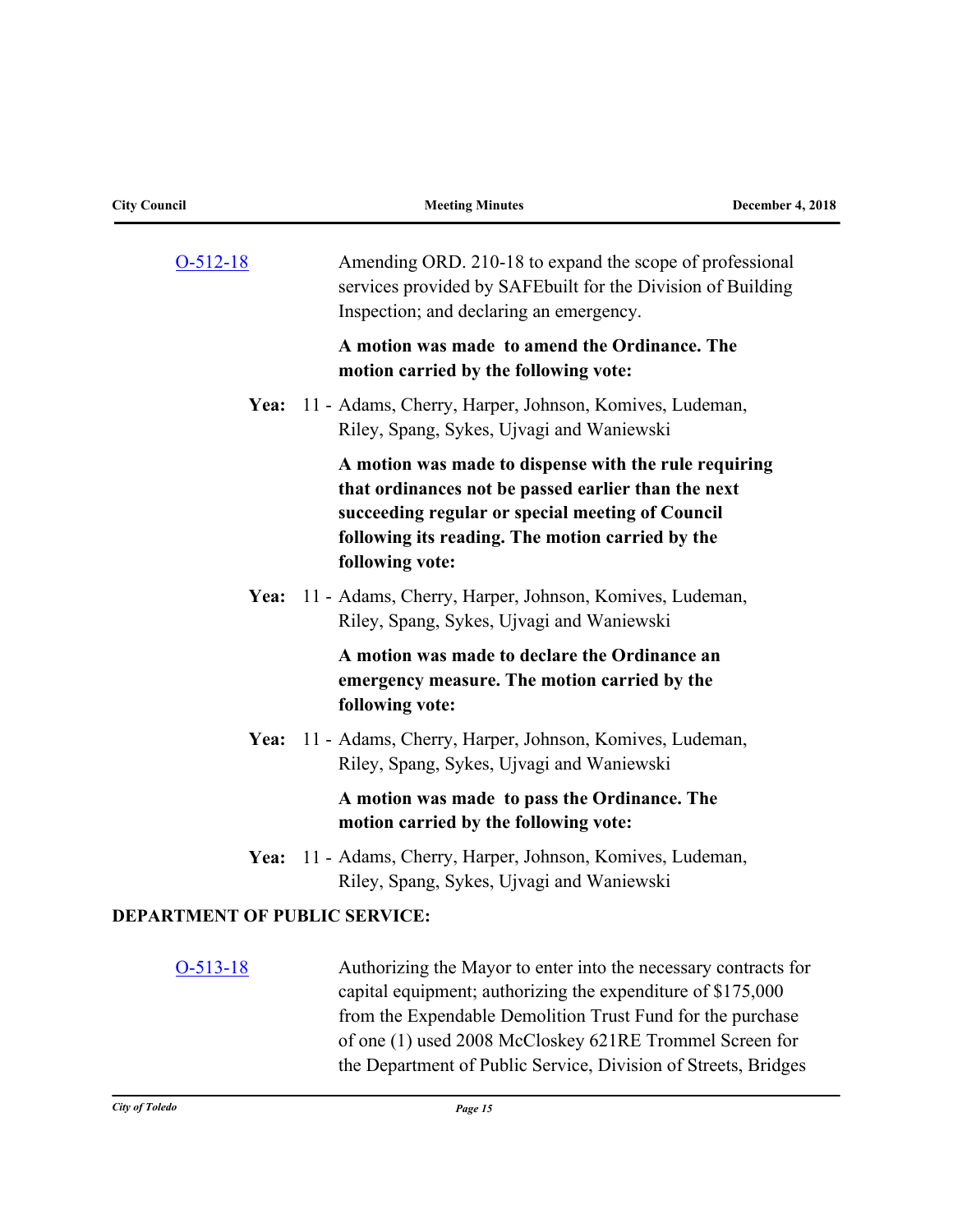| <b>City Council</b>                   | <b>Meeting Minutes</b>                                                                                                                                                                                                                           | <b>December 4, 2018</b> |
|---------------------------------------|--------------------------------------------------------------------------------------------------------------------------------------------------------------------------------------------------------------------------------------------------|-------------------------|
|                                       | and Harbor; and declaring an emergency.                                                                                                                                                                                                          |                         |
|                                       | <b>Attachments:</b> Bullet Points                                                                                                                                                                                                                |                         |
|                                       | A motion was made to dispense with the rule requiring<br>that ordinances not be passed earlier than the next<br>succeeding regular or special meeting of Council<br>following its reading. The motion carried by the<br>following vote:          |                         |
| Yea:                                  | 11 - Adams, Cherry, Harper, Johnson, Komives, Ludeman,<br>Riley, Spang, Sykes, Ujvagi and Waniewski                                                                                                                                              |                         |
|                                       | A motion was made to declare the Ordinance an<br>emergency measure. The motion carried by the<br>following vote:                                                                                                                                 |                         |
| Yea:                                  | 11 - Adams, Cherry, Harper, Johnson, Komives, Ludeman,<br>Riley, Spang, Sykes, Ujvagi and Waniewski                                                                                                                                              |                         |
|                                       | A motion was made to pass the Ordinance. The<br>motion carried by the following vote:                                                                                                                                                            |                         |
| Yea:                                  | 11 - Adams, Cherry, Harper, Johnson, Komives, Ludeman,<br>Riley, Spang, Sykes, Ujvagi and Waniewski                                                                                                                                              |                         |
| <b>DEPARTMENT OF HUMAN RESOURCES:</b> |                                                                                                                                                                                                                                                  |                         |
| $O-514-18$                            | Authorizing the Mayor to enter into contracts for the purchase<br>of safety shoes for up to one $(1)$ year with the option to renew<br>for up to one $(1)$ additional year; authorizing the expenditure of<br>funds; and declaring an emergency. |                         |
|                                       | A motion was made to dispense with the rule requiring<br>that ordinances not be passed earlier than the next<br>succeeding regular or special meeting of Council<br>following its reading. The motion carried by the<br>following vote:          |                         |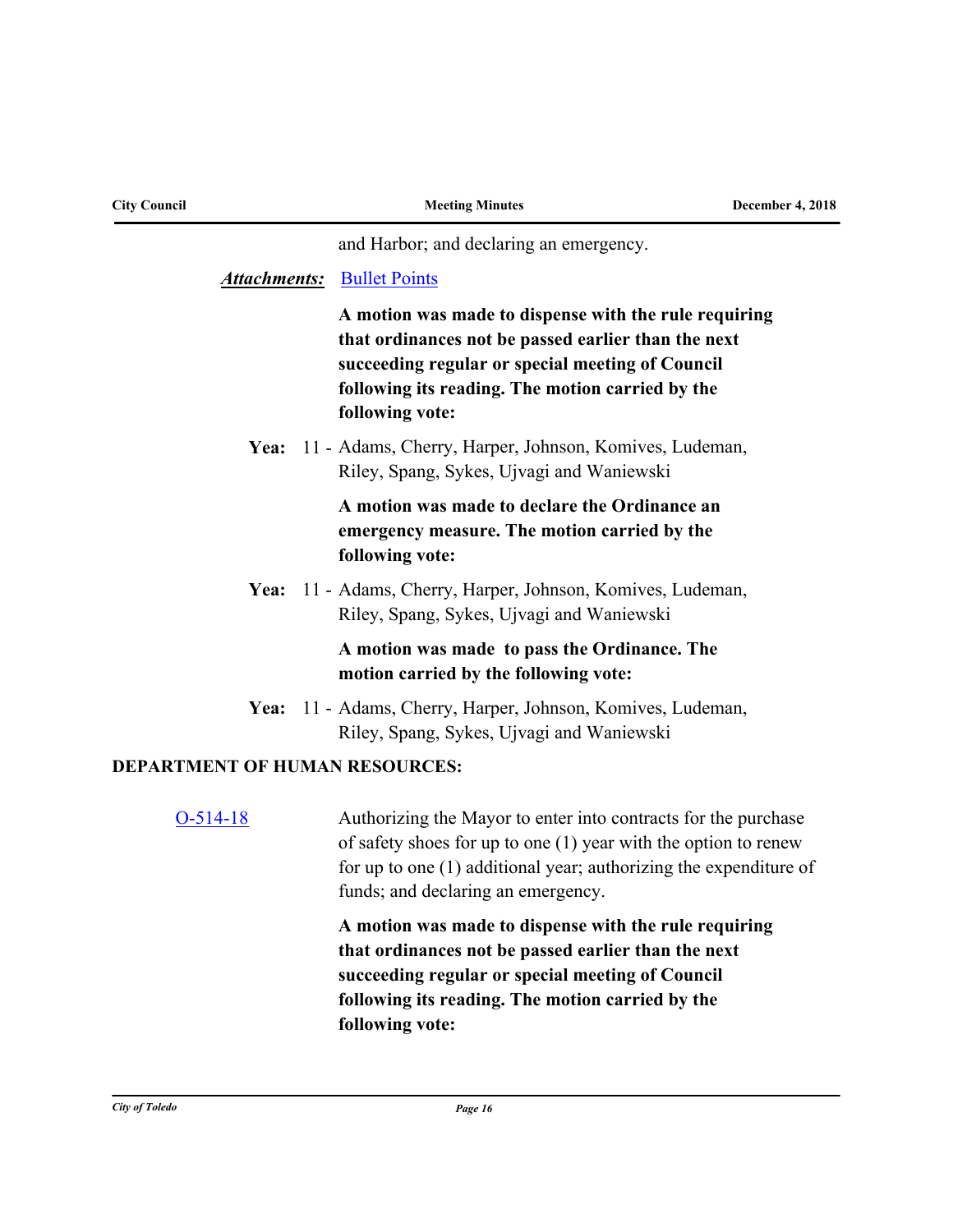| <b>City Council</b>           | <b>Meeting Minutes</b>                                                                                                                                                                                                                                                                                                                                         | <b>December 4, 2018</b> |
|-------------------------------|----------------------------------------------------------------------------------------------------------------------------------------------------------------------------------------------------------------------------------------------------------------------------------------------------------------------------------------------------------------|-------------------------|
|                               | Yea: 11 - Adams, Cherry, Harper, Johnson, Komives, Ludeman,<br>Riley, Spang, Sykes, Ujvagi and Waniewski                                                                                                                                                                                                                                                       |                         |
|                               | A motion was made by Council Member Adams to<br>declare<br>an emergency measure the Ordinance. The<br>motion carried by the following vote:                                                                                                                                                                                                                    |                         |
|                               | Yea: 11 - Adams, Cherry, Harper, Johnson, Komives, Ludeman,<br>Riley, Spang, Sykes, Ujvagi and Waniewski                                                                                                                                                                                                                                                       |                         |
|                               | A motion was made by Council Member Adams to<br>pass the Ordinance. The motion carried by the<br>following vote:                                                                                                                                                                                                                                               |                         |
|                               | Yea: 11 - Adams, Cherry, Harper, Johnson, Komives, Ludeman,<br>Riley, Spang, Sykes, Ujvagi and Waniewski                                                                                                                                                                                                                                                       |                         |
| <b>DEPARTMENT OF FINANCE:</b> |                                                                                                                                                                                                                                                                                                                                                                |                         |
| $O-515-18$                    | Authorizing the mayor to enter into an agreement for a period<br>of up to two years with an option to renew for up to one<br>additional year for the purpose of copier maintenance, service,<br>and repair; authorizing the expenditure of funds from the<br>Storeroom and Printshop Fund in an amount not to exceed<br>\$163,200; and declaring an emergency. |                         |
|                               | A motion was made to dispense with the rule requiring<br>that ordinances not be passed earlier than the next<br>succeeding regular or special meeting of Council<br>following its reading. The motion carried by the<br>following vote:                                                                                                                        |                         |
|                               | Yea: 11 - Adams, Cherry, Harper, Johnson, Komives, Ludeman,<br>Riley, Spang, Sykes, Ujvagi and Waniewski                                                                                                                                                                                                                                                       |                         |
|                               | A motion was made to declare the Ordinance an<br>emergency measure. The motion carried by the<br>following vote:                                                                                                                                                                                                                                               |                         |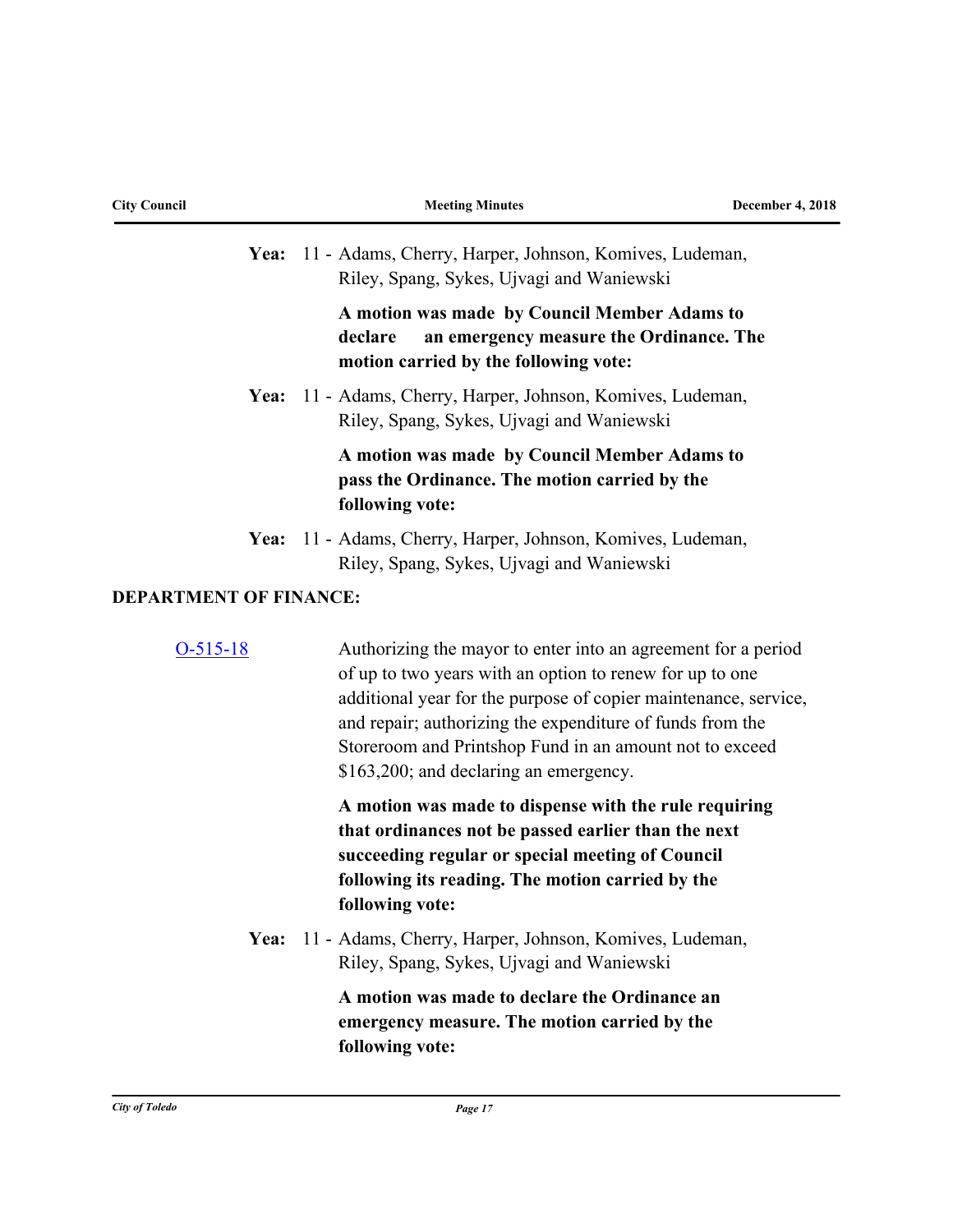| <b>City Council</b> |  |  |
|---------------------|--|--|
|---------------------|--|--|

|            | Yea: 11 - Adams, Cherry, Harper, Johnson, Komives, Ludeman,<br>Riley, Spang, Sykes, Ujvagi and Waniewski                                                                                                                                                                                                      |
|------------|---------------------------------------------------------------------------------------------------------------------------------------------------------------------------------------------------------------------------------------------------------------------------------------------------------------|
|            | A motion was made by Council Member Adams to<br>pass the Ordinance. The motion carried by the<br>following vote:                                                                                                                                                                                              |
| Yea:       | 11 - Adams, Cherry, Harper, Johnson, Komives, Ludeman,<br>Riley, Spang, Sykes, Ujvagi and Waniewski                                                                                                                                                                                                           |
| $O-516-18$ | Authorizing the mayor to enter into an agreement for a period<br>of up to five years for the direct purchase or lease purchase of<br>copy machines, including maintenance, service, and repair;<br>authorizing the expenditure of funds from the Storeroom and<br>Printshop Fund; and declaring an emergency. |
|            | A motion was made to dispense with the rule requiring<br>that ordinances not be passed earlier than the next<br>succeeding regular or special meeting of Council<br>following its reading. The motion carried by the<br>following vote:                                                                       |
| Yea:       | 11 - Adams, Cherry, Harper, Johnson, Komives, Ludeman,<br>Riley, Spang, Sykes, Ujvagi and Waniewski                                                                                                                                                                                                           |
|            | A motion was made to declare the Ordinance an<br>emergency measure. The motion carried by the<br>following vote:                                                                                                                                                                                              |
| Yea:       | 11 - Adams, Cherry, Harper, Johnson, Komives, Ludeman,<br>Riley, Spang, Sykes, Ujvagi and Waniewski                                                                                                                                                                                                           |
|            | A motion was made by Council Member Adams to<br>pass the Ordinance. The motion carried by the<br>following vote:                                                                                                                                                                                              |
| Yea:       | 11 - Adams, Cherry, Harper, Johnson, Komives, Ludeman,<br>Riley, Spang, Sykes, Ujvagi and Waniewski                                                                                                                                                                                                           |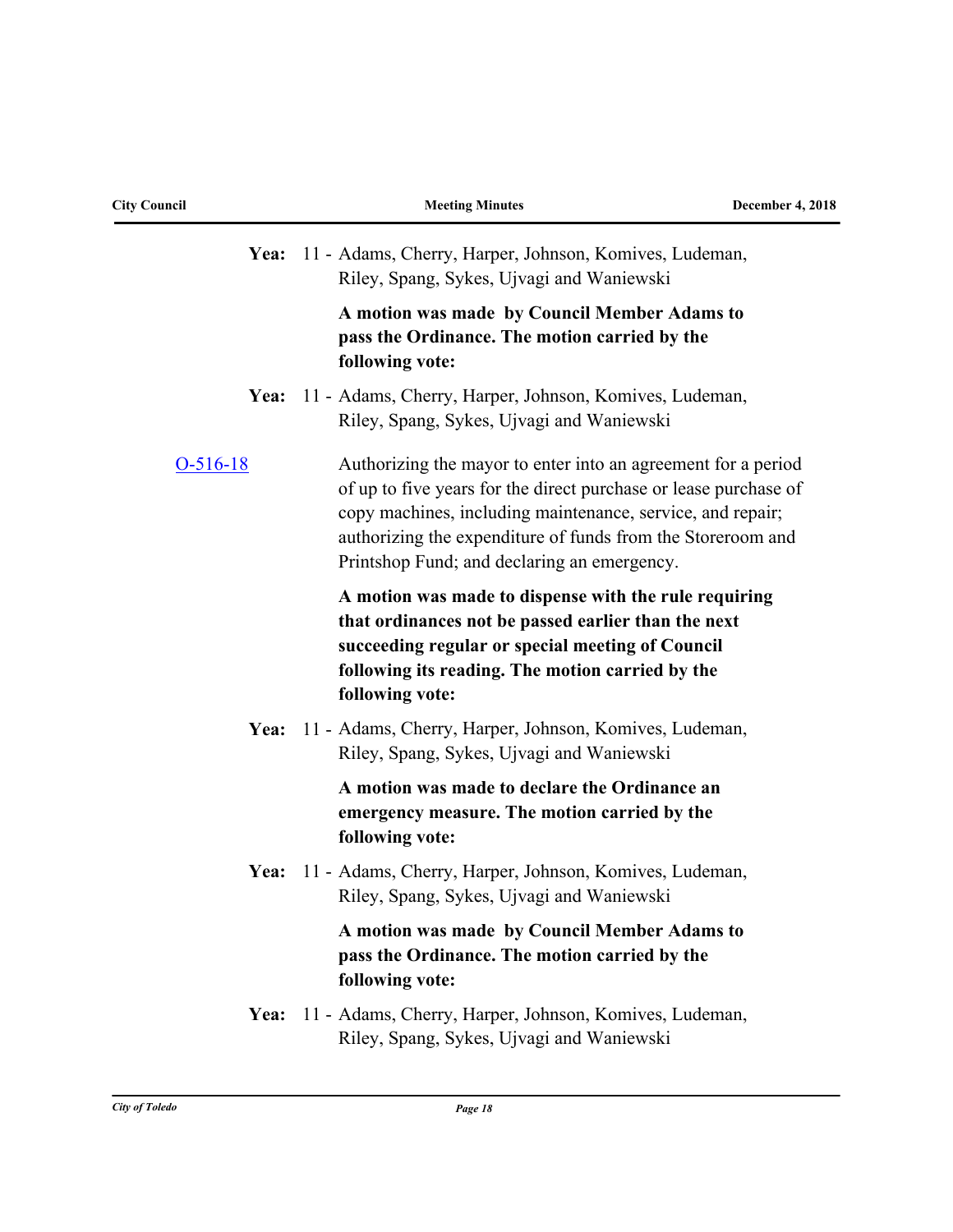| <b>City Council</b> | <b>Meeting Minutes</b>                                                                                                                                                                                                                          | <b>December 4, 2018</b> |
|---------------------|-------------------------------------------------------------------------------------------------------------------------------------------------------------------------------------------------------------------------------------------------|-------------------------|
| $O-517-18$          | Authorizing the Mayor to enter into a contract extension for<br>banking services for the three month period of January 1, 2019<br>to March 31, 2019; further authorizing the expenditures for<br>banking services; and declaring an emergency.  |                         |
|                     | The motion was made that this Ordinance receive first<br>reading. The motion carried by the following vote:                                                                                                                                     |                         |
| Yea:                | 11 - Adams, Cherry, Harper, Johnson, Komives, Ludeman,<br>Riley, Spang, Sykes, Ujvagi and Waniewski                                                                                                                                             |                         |
| $O-518-18$          | Declaring the necessity of providing sprinkling, sweeping,<br>cleaning and snow removal services for streets, alleys and<br>public ways in the City; providing for the assessment of the cost<br>of those services; and declaring an emergency. |                         |
| <b>Attachments:</b> | <b>Assessment Comparison</b><br><b>Assessed Services History</b>                                                                                                                                                                                |                         |
|                     | A motion was made to dispense with the rule requiring<br>that ordinances not be passed earlier than the next<br>succeeding regular or special meeting of Council<br>following its reading. The motion carried by the<br>following vote:         |                         |
| Yea:                | 11 - Adams, Cherry, Harper, Johnson, Komives, Ludeman,<br>Riley, Spang, Sykes, Ujvagi and Waniewski                                                                                                                                             |                         |
|                     | A motion was made to declare the Ordinance an<br>emergency measure. The motion carried by the<br>following vote:                                                                                                                                |                         |
| Yea:                | 11 - Adams, Cherry, Harper, Johnson, Komives, Ludeman,<br>Riley, Spang, Sykes, Ujvagi and Waniewski                                                                                                                                             |                         |
|                     | A motion was made by Council Member Adams to<br>pass the Ordinance. The motion carried by the<br>following vote:                                                                                                                                |                         |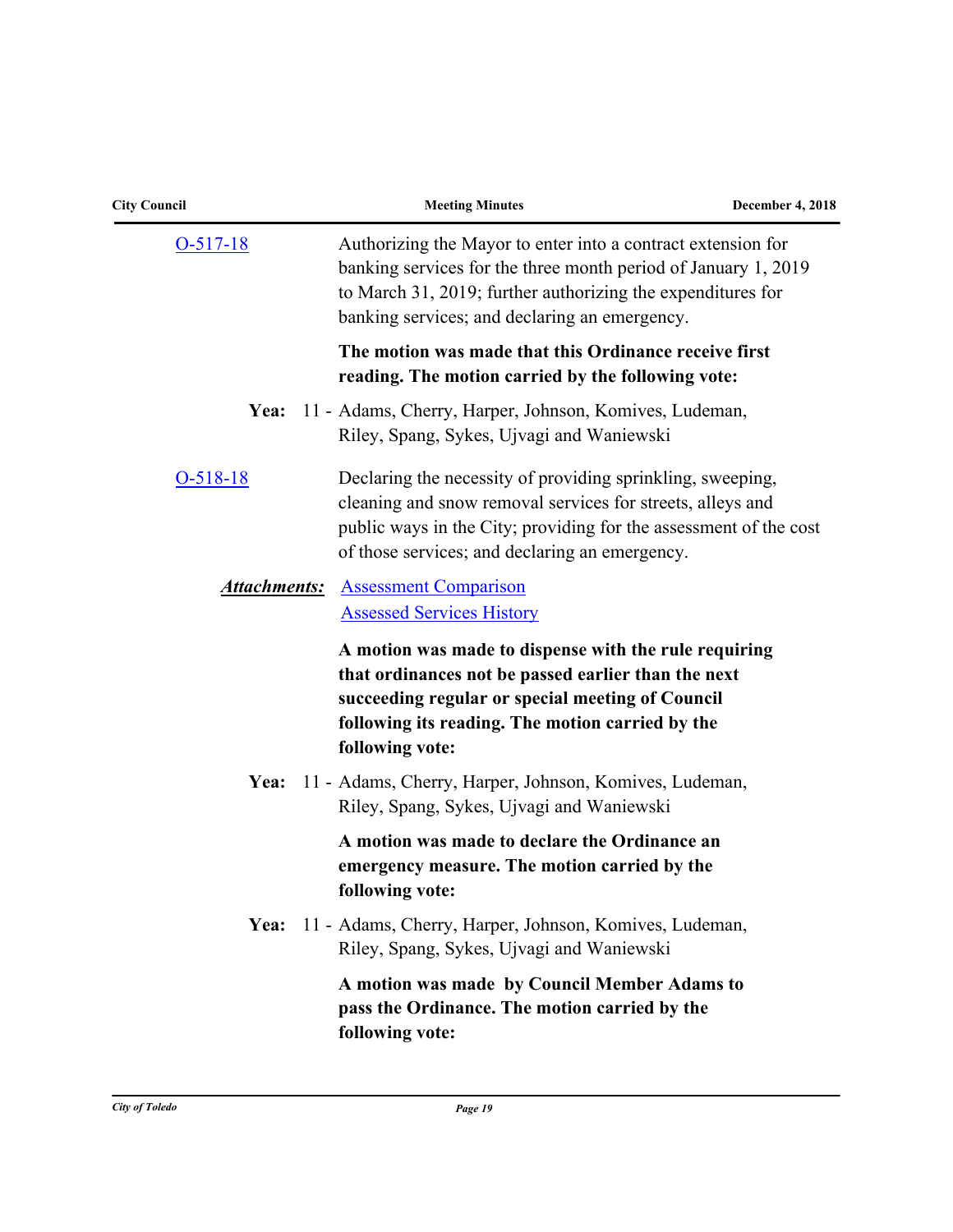| <b>City Council</b> | <b>Meeting Minutes</b>                                                                                                                                                                                                                      | <b>December 4, 2018</b> |
|---------------------|---------------------------------------------------------------------------------------------------------------------------------------------------------------------------------------------------------------------------------------------|-------------------------|
| Yea:                | 10 - Adams, Cherry, Harper, Johnson, Komives, Ludeman,<br>Riley, Spang, Sykes and Ujvagi                                                                                                                                                    |                         |
| Nay:                | 1 - Waniewski                                                                                                                                                                                                                               |                         |
| $O-519-18$          | Declaring it necessary to improve certain streets, alleys, and<br>public ways outside the Downtown Area of the City by<br>providing street lighting; providing for the assessment of costs<br>of that lighting; and declaring an emergency. |                         |
|                     | A motion was made to dispense with the rule requiring<br>that ordinances not be passed earlier than the next<br>succeeding regular or special meeting of Council<br>following its reading. The motion carried by the<br>following vote:     |                         |
| Yea:                | 11 - Adams, Cherry, Harper, Johnson, Komives, Ludeman,<br>Riley, Spang, Sykes, Ujvagi and Waniewski                                                                                                                                         |                         |
|                     | A motion was made to declare the Ordinance an<br>emergency measure. The motion carried by the<br>following vote::                                                                                                                           |                         |
| Yea:                | 11 - Adams, Cherry, Harper, Johnson, Komives, Ludeman,<br>Riley, Spang, Sykes, Ujvagi and Waniewski                                                                                                                                         |                         |
|                     | A motion was made to pass the Ordinance. The<br>motion carried by the following vote:                                                                                                                                                       |                         |
| Yea:                | 10 - Adams, Cherry, Harper, Johnson, Komives, Ludeman,<br>Riley, Spang, Sykes and Ujvagi                                                                                                                                                    |                         |
|                     | Nav: 1 - Waniewski                                                                                                                                                                                                                          |                         |
| $O-520-18$          | Declaring it necessary to improve certain streets and public<br>ways in the Downtown Area of the City by providing street<br>lighting; providing for the assessment of costs of that lighting;<br>and declaring an emergency.               |                         |
|                     | A motion was made to dispense with the rule requiring                                                                                                                                                                                       |                         |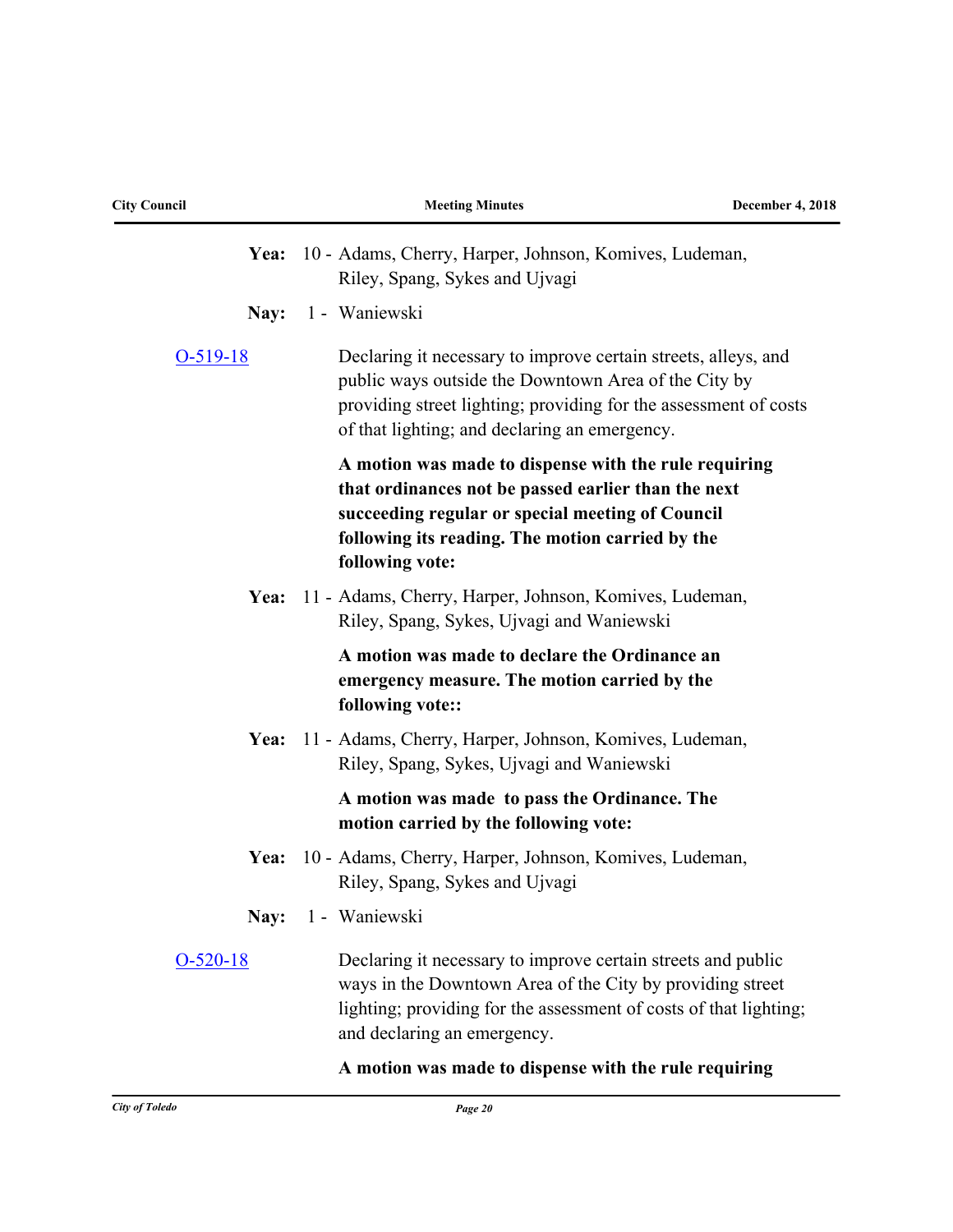| <b>City Council</b> | <b>Meeting Minutes</b>                                                                                                                                                                                                                                                                                               | <b>December 4, 2018</b> |
|---------------------|----------------------------------------------------------------------------------------------------------------------------------------------------------------------------------------------------------------------------------------------------------------------------------------------------------------------|-------------------------|
|                     | that ordinances not be passed earlier than the next<br>succeeding regular or special meeting of Council<br>following its reading. The motion carried by the<br>following vote:                                                                                                                                       |                         |
| Yea:                | 11 - Adams, Cherry, Harper, Johnson, Komives, Ludeman,<br>Riley, Spang, Sykes, Ujvagi and Waniewski                                                                                                                                                                                                                  |                         |
|                     | A motion was made to declare the Ordinance an<br>emergency measure. The motion carried by the<br>following vote:                                                                                                                                                                                                     |                         |
| Yea:                | 11 - Adams, Cherry, Harper, Johnson, Komives, Ludeman,<br>Riley, Spang, Sykes, Ujvagi and Waniewski                                                                                                                                                                                                                  |                         |
|                     | A motion was made to pass the Ordinance. The<br>motion carried by the following vote:                                                                                                                                                                                                                                |                         |
| Yea:                | 10 - Adams, Cherry, Harper, Johnson, Komives, Ludeman,<br>Riley, Spang, Sykes and Ujvagi                                                                                                                                                                                                                             |                         |
| Nay:                | 1 - Waniewski                                                                                                                                                                                                                                                                                                        |                         |
| $O-521-18$          | Declaring the necessity of controlling the blight and disease of<br>shade trees within public rights of way, and for planting,<br>maintaining, trimming and removing shade trees in and along<br>the streets of the City; providing for the assessment of the cost<br>of those services; and declaring an emergency. |                         |
|                     | A motion was made to dispense with the rule requiring<br>that ordinances not be passed earlier than the next<br>succeeding regular or special meeting of Council<br>following its reading. The motion carried by the<br>following vote:                                                                              |                         |
| Yea:                | 11 - Adams, Cherry, Harper, Johnson, Komives, Ludeman,<br>Riley, Spang, Sykes, Ujvagi and Waniewski                                                                                                                                                                                                                  |                         |
|                     | A motion was made to declare the Ordinance an<br>emergency measure. The motion carried by the                                                                                                                                                                                                                        |                         |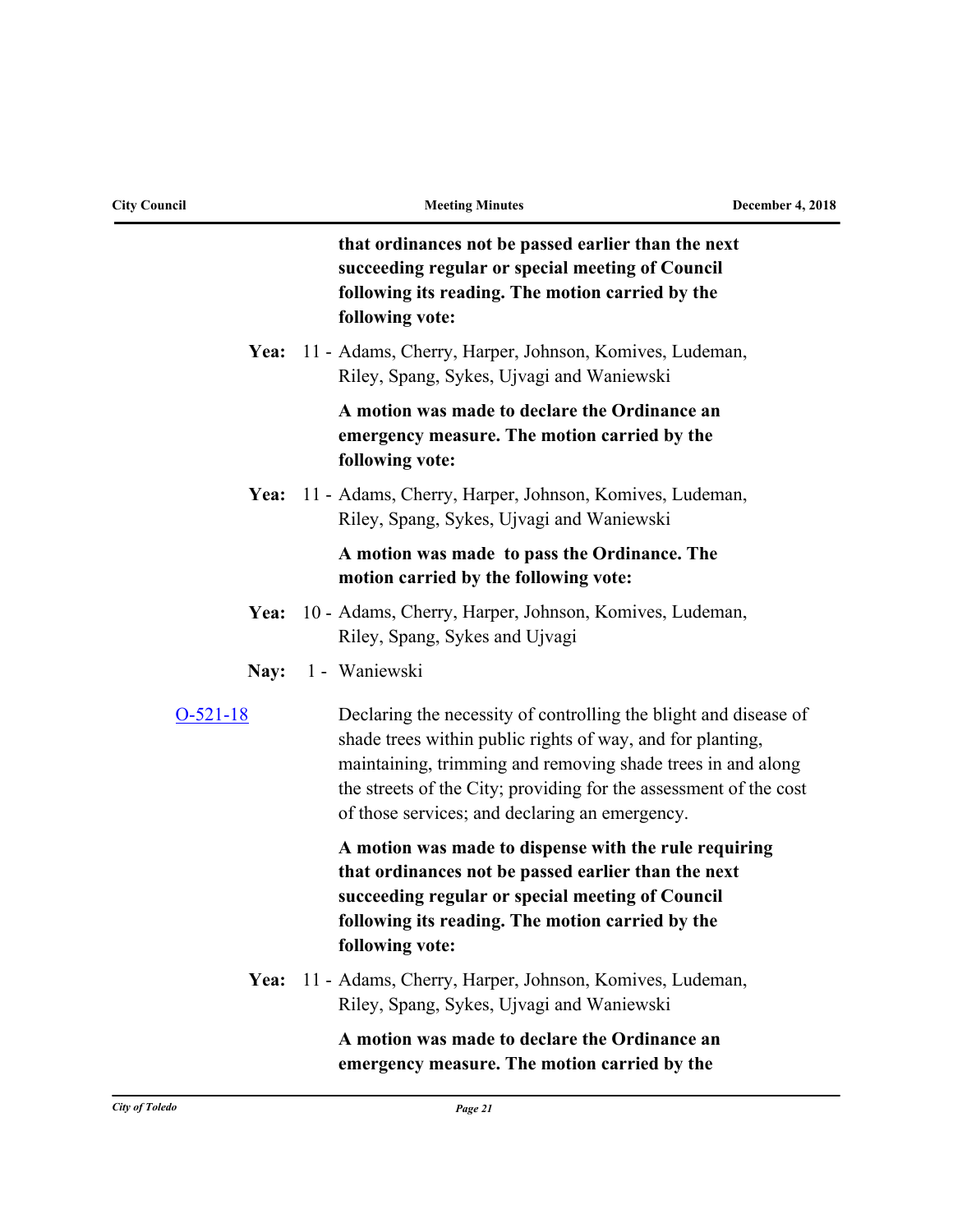| <b>City Council</b> | <b>Meeting Minutes</b>                                                                                                                                                                                                                  | <b>December 4, 2018</b> |
|---------------------|-----------------------------------------------------------------------------------------------------------------------------------------------------------------------------------------------------------------------------------------|-------------------------|
|                     | following vote:                                                                                                                                                                                                                         |                         |
|                     | Yea: 11 - Adams, Cherry, Harper, Johnson, Komives, Ludeman,<br>Riley, Spang, Sykes, Ujvagi and Waniewski                                                                                                                                |                         |
|                     | A motion was made by Council Member Adams to<br>pass the Ordinance. The motion carried by the<br>following vote:                                                                                                                        |                         |
| Yea:                | 10 - Adams, Cherry, Harper, Johnson, Komives, Ludeman,<br>Riley, Spang, Sykes and Ujvagi                                                                                                                                                |                         |
| Nay:                | 1 - Waniewski                                                                                                                                                                                                                           |                         |
| $O-522-18$          | Authorizing appropriation and budget adjustments within the<br>2018 Approved Operating Budget; and declaring an emergency.                                                                                                              |                         |
| <u>Attachments:</u> | <b>Schedule A</b>                                                                                                                                                                                                                       |                         |
|                     | A motion was made to dispense with the rule requiring<br>that ordinances not be passed earlier than the next<br>succeeding regular or special meeting of Council<br>following its reading. The motion carried by the<br>following vote: |                         |
| Yea:                | 11 - Adams, Cherry, Harper, Johnson, Komives, Ludeman,<br>Riley, Spang, Sykes, Ujvagi and Waniewski                                                                                                                                     |                         |
|                     | A motion was made to declare the Ordinance an<br>emergency measure. The motion carried by the<br>following vote:                                                                                                                        |                         |
|                     | Yea: 11 - Adams, Cherry, Harper, Johnson, Komives, Ludeman,<br>Riley, Spang, Sykes, Ujvagi and Waniewski                                                                                                                                |                         |
|                     | A motion was made to pass the Ordinance. The<br>motion carried by the following vote:                                                                                                                                                   |                         |
| Yea:                | 11 - Adams, Cherry, Harper, Johnson, Komives, Ludeman,<br>Riley, Spang, Sykes, Ujvagi and Waniewski                                                                                                                                     |                         |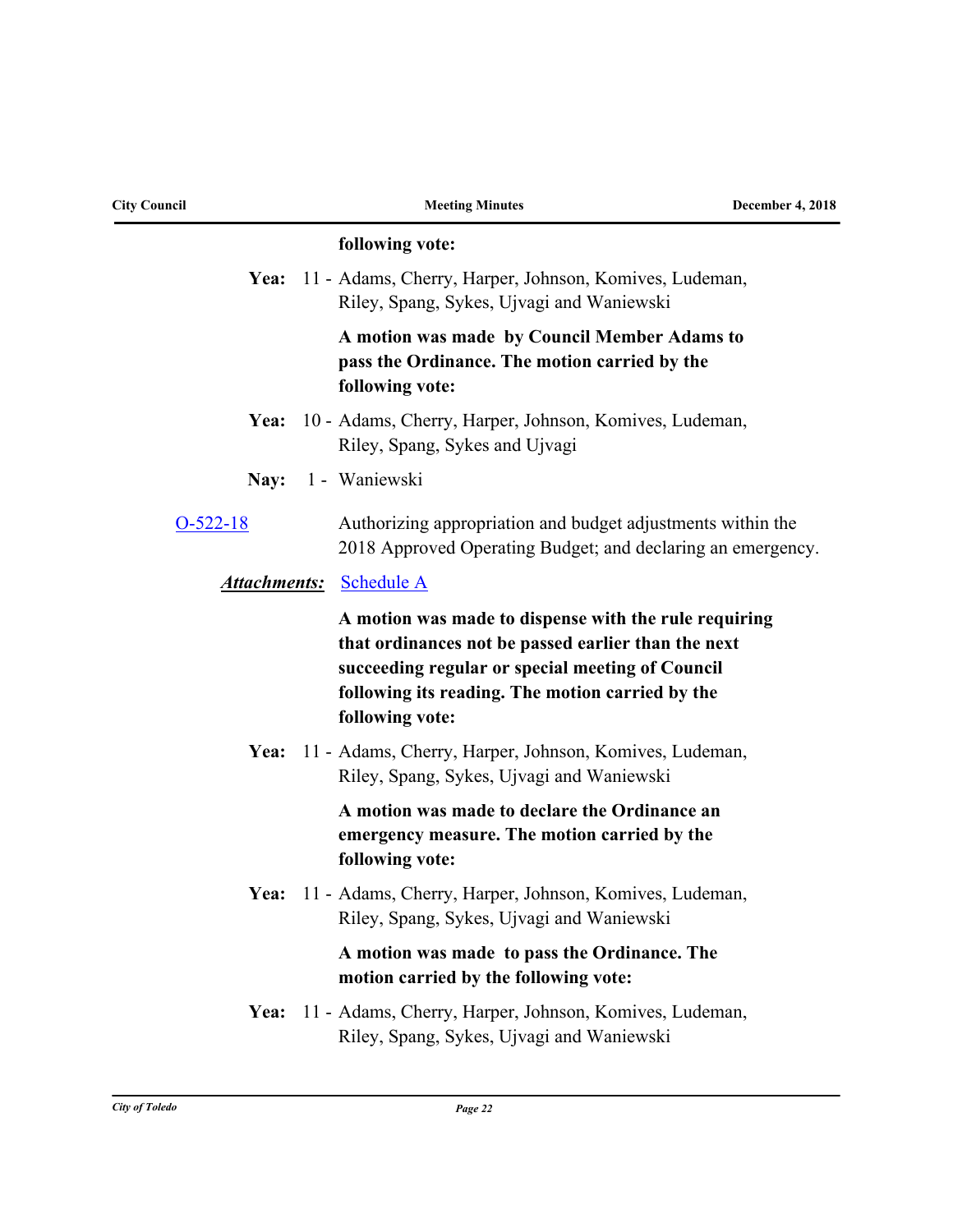| <b>City Council</b>                   | <b>Meeting Minutes</b>                                                                                                                                                                                                                                         | <b>December 4, 2018</b> |
|---------------------------------------|----------------------------------------------------------------------------------------------------------------------------------------------------------------------------------------------------------------------------------------------------------------|-------------------------|
| $O-523-18$                            | Appropriating money for current ordinary expenditures of the<br>various departments for the City of Toledo for the first quarter<br>(January, February and March) of 2019; and declaring an<br>emergency.                                                      |                         |
| <u>Attachments:</u>                   | <b>Attachment A</b>                                                                                                                                                                                                                                            |                         |
|                                       | The motion was made that this Ordinance receive first<br>reading. The motion carried by the following vote:                                                                                                                                                    |                         |
| Yea:                                  | 11 - Adams, Cherry, Harper, Johnson, Komives, Ludeman,<br>Riley, Spang, Sykes, Ujvagi and Waniewski                                                                                                                                                            |                         |
| $O-524-18$                            | Appropriating from various funds to individual accounts for the<br>current expenses and other expenses of the City of Toledo for<br>the fiscal year ending December 31, 2019; and declaring an<br>emergency.                                                   |                         |
|                                       | <b>Attachments:</b> Attachments A & B                                                                                                                                                                                                                          |                         |
|                                       | A motion was made by Council Member Adams that<br>this Ordinance be an refer to the Budget Oversight<br>Committee. The motion carried by a unanimous vote.                                                                                                     |                         |
|                                       | Yea: 11 - Adams, Cherry, Harper, Johnson, Komives, Ludeman,<br>Riley, Spang, Sykes, Ujvagi and Waniewski                                                                                                                                                       |                         |
| <b>DEPARTMENT OF HUMAN RESOURCES:</b> |                                                                                                                                                                                                                                                                |                         |
| $O-525-18$                            | Waiving the annual maximum rate of pay created by Toledo<br>Municipal Code Section 2101.74 and authorizing the Mayor to<br>award an annual salary to the Director of the Department of<br>Finance up to an amount of \$125,000; and declaring an<br>emergency. |                         |
|                                       | A motion was made to dispense with the rule requiring<br>that ordinances not be passed earlier than the next<br>succeeding regular or special meeting of Council<br>following its reading. The motion carried by the<br>following vote::                       |                         |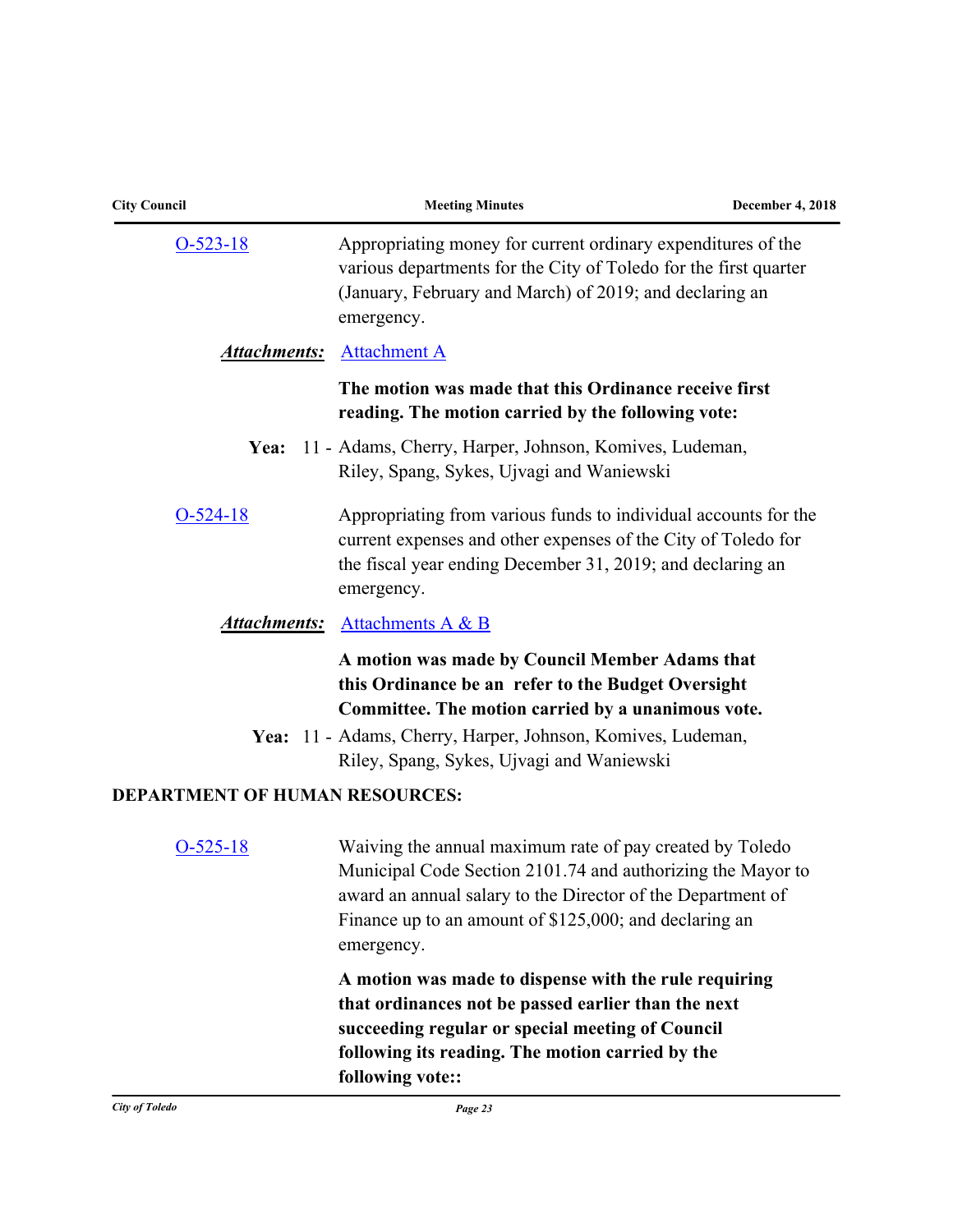| <b>City Council</b>         | <b>Meeting Minutes</b>                                                                                                                                                                                                                  | <b>December 4, 2018</b> |
|-----------------------------|-----------------------------------------------------------------------------------------------------------------------------------------------------------------------------------------------------------------------------------------|-------------------------|
|                             | Yea: 11 - Adams, Cherry, Harper, Johnson, Komives, Ludeman,<br>Riley, Spang, Sykes, Ujvagi and Waniewski                                                                                                                                |                         |
|                             | A motion was made to declare the Ordinance an<br>emergency measure. The motion carried by the<br>following vote:                                                                                                                        |                         |
| Yea:                        | 11 - Adams, Cherry, Harper, Johnson, Komives, Ludeman,<br>Riley, Spang, Sykes, Ujvagi and Waniewski                                                                                                                                     |                         |
|                             | A motion was made to pass the Ordinance. The<br>motion carried by the following vote:                                                                                                                                                   |                         |
| Yea:                        | 11 - Adams, Cherry, Harper, Johnson, Komives, Ludeman,<br>Riley, Spang, Sykes, Ujvagi and Waniewski                                                                                                                                     |                         |
| <b>REPORTS AS APPROVED:</b> | <b>COUNCIL PRESIDENT CHERRY, CHAIR, ZONING &amp; PLANNING COMMITTEE,</b>                                                                                                                                                                |                         |
| $O-526-18$                  | Declaring the vacation of a portion of Whiteford Center Road<br>right of way easement; and declaring an emergency.                                                                                                                      |                         |
|                             | A motion was made to dispense with the rule requiring<br>that ordinances not be passed earlier than the next<br>succeeding regular or special meeting of Council<br>following its reading. The motion carried by the<br>following vote: |                         |
| Yea:                        | 11 - Adams, Cherry, Harper, Johnson, Komives, Ludeman,<br>Riley, Spang, Sykes, Ujvagi and Waniewski                                                                                                                                     |                         |
|                             | A motion was made to declare the Ordinance an<br>emergency measure. The motion carried by the<br>following vote:                                                                                                                        |                         |
| Yea:                        | 11 - Adams, Cherry, Harper, Johnson, Komives, Ludeman,<br>Riley, Spang, Sykes, Ujvagi and Waniewski                                                                                                                                     |                         |
|                             | A motion was made to pass the Ordinance. The<br>motion carried by the following vote:                                                                                                                                                   |                         |